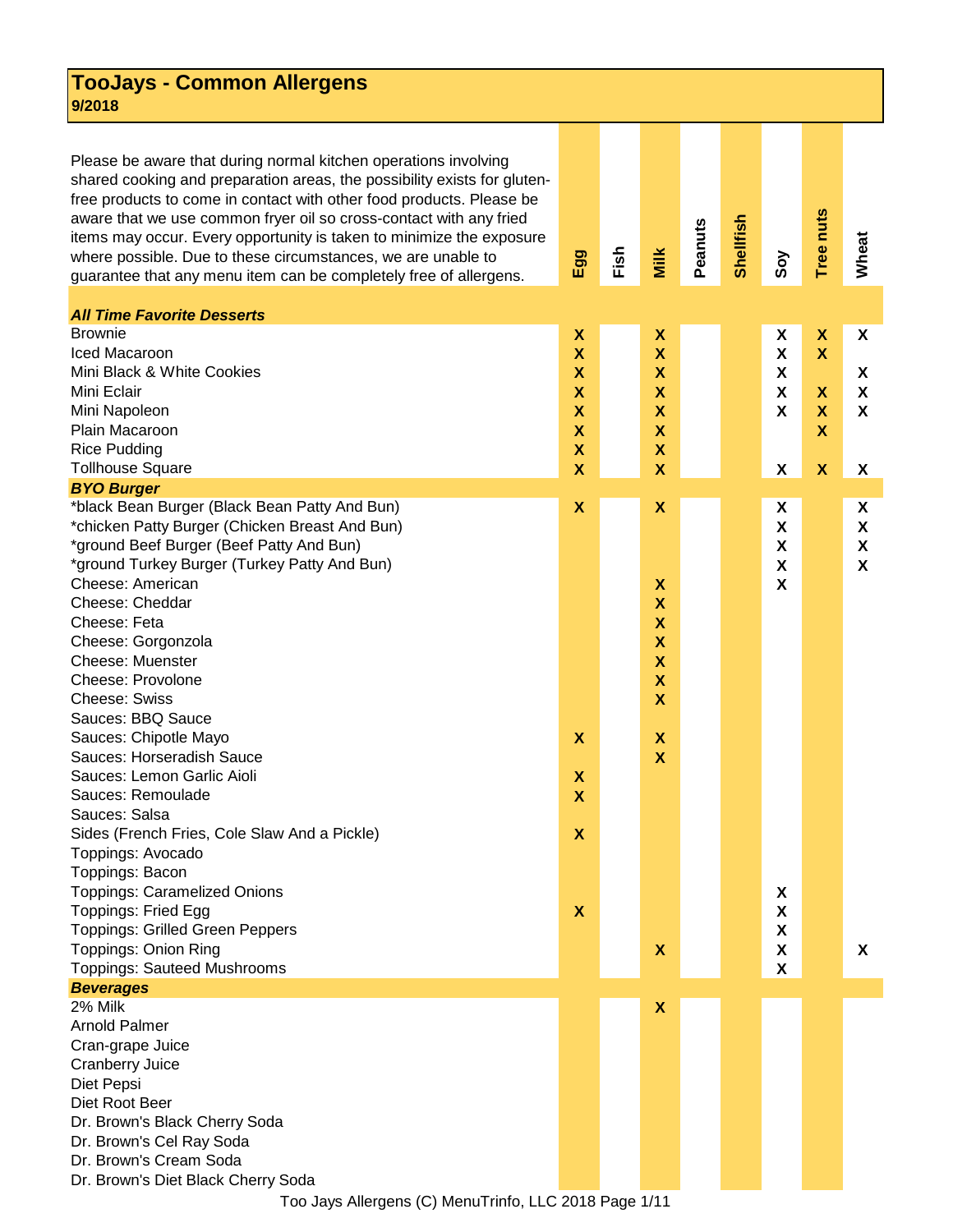Please be aware that during normal kitchen operations involving shared cooking and preparation areas, the possibility exists for glutenfree products to come in contact with other food products. Please be aware that we use common fryer oil so cross-contact with any fried items may occur. Every opportunity is taken to minimize the exposure where possible. Due to these circumstances, we are unable to guarantee that any menu item can be completely free of allergens.

 **Egg Fish Milk Peanuts Shellfish Soy Tree nuts Wheat** Dr. Brown's Diet Cream Soda Dr. Brown's Ginger Ale Dr. Brown's Root Beer Dr. Pepper Florida Orange Juice Fresh Brewed Coffee Fresh Brewed Iced Tea Grapefruit Juice Hot Tea Lemonade Martinelli's Apple Juice Mountain Dew Peach Tea Pepsi Root Beer Sierra Mist Sobe Lifewater Yumberry Pomegranate Strawberry Lemonade Sweet Tea Toojay's Water Whole Milk **X** Almond Rugalach **X X X X X** Apple Danish **X X X** Apricot Rugalach **X X X X** Add Butter **X** Cream Cheese **X** Blueberry Danish **X X X** Blueberry Muffin **X X X X** Bran Muffin **X X** Brioche Bun **X** Challah Bread **X X** Cheese Danish **X X X X** Cherry Danish **X X X** Chocolate Muffin **X X X X** Chocolate Rugalach **X X X X** Ciabatta Roll **X** Cinnamon Danish **X X X** Cinnamon Raisin Bagel **X X** Cinnamon Rugalach **X X X X** Cranberry Muffin **X X X X X** Everything Bagel **X X** French Bread **X** Garlic Bagel **X X** Garlic Bread **X X X** Multigrain Bagel **X X** No Sugar Added Rugalach **X X X X** Onion Bagel **X X** *Breads And Pastries*

Too Jays Allergens (C) MenuTrinfo, LLC 2018 Page 2/11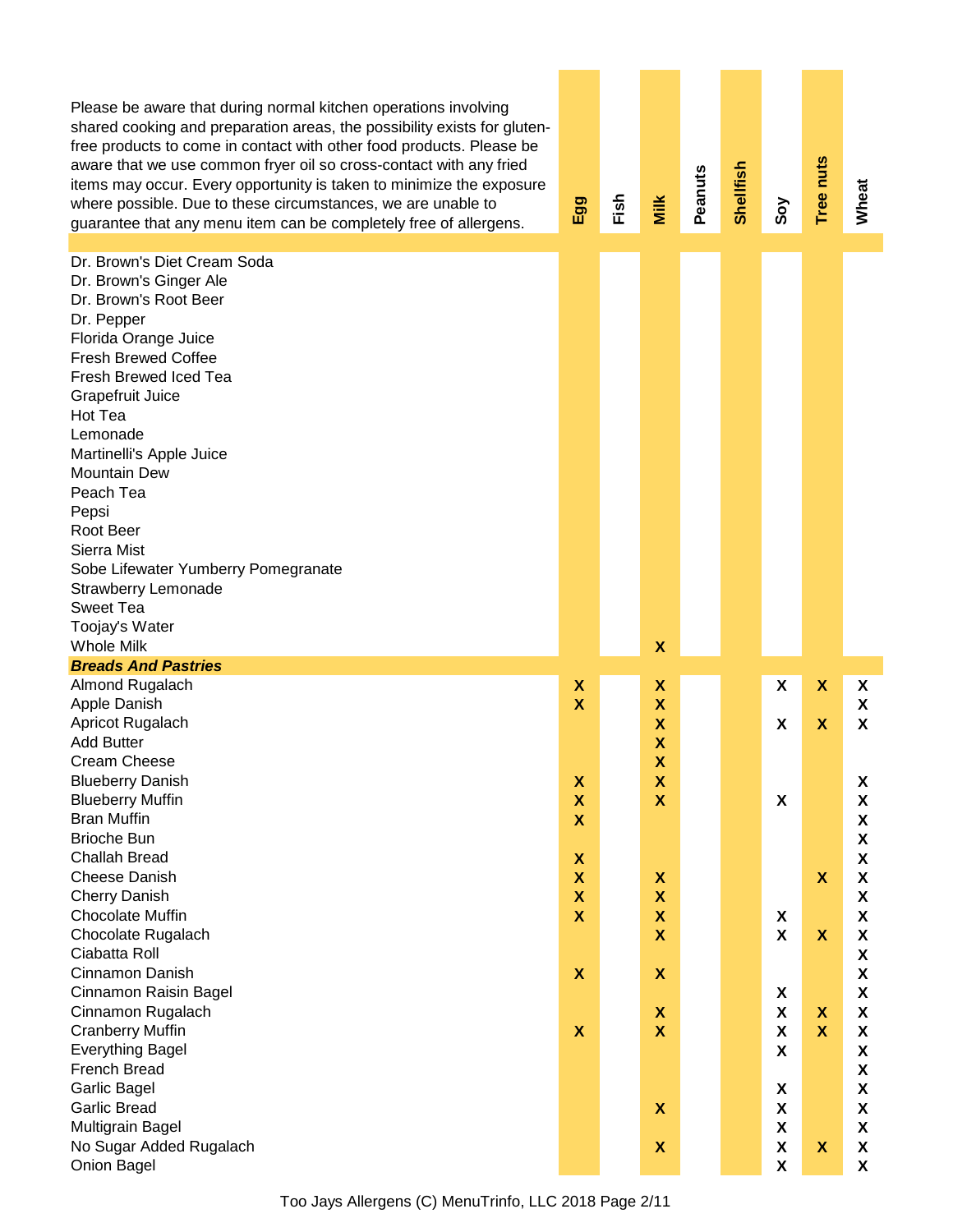Please be aware that during normal kitchen operations involving shared cooking and preparation areas, the possibility exists for glutenfree products to come in contact with other food products. Please be aware that we use common fryer oil so cross-contact with any fried items may occur. Every opportunity is taken to minimize the exposure where possible. Due to these circumstances, we are unable to guarantee that any menu item can be completely free of allergens.

| guarantee that any menu item can be completely free of allergens.                      | ш                              | 证 | Σ                         | Ñ. | $\overline{\boldsymbol{\omega}}$ | Ŏ,                             | ⊢                         | ℥                         |
|----------------------------------------------------------------------------------------|--------------------------------|---|---------------------------|----|----------------------------------|--------------------------------|---------------------------|---------------------------|
| Pita Bread<br>Plain Bagel<br>Poppy Bagel                                               |                                |   |                           |    |                                  | X<br>$\boldsymbol{\mathsf{X}}$ |                           | X<br>X<br>X               |
| <b>Prune Danish</b>                                                                    | $\boldsymbol{\mathsf{X}}$      |   | $\boldsymbol{\mathsf{X}}$ |    |                                  |                                |                           | X                         |
| Pumpernickel Bagel                                                                     |                                |   |                           |    |                                  | X                              |                           | X                         |
| Raisin Rugalach                                                                        |                                |   | X                         |    |                                  | X                              | X                         | X                         |
| Raspberry Rugalach                                                                     |                                |   | $\boldsymbol{\mathsf{x}}$ |    |                                  | X                              | X                         | X                         |
| <b>Rye Bread</b>                                                                       |                                |   |                           |    |                                  | X                              |                           | X                         |
| <b>Rye Toast</b>                                                                       |                                |   |                           |    |                                  | X                              |                           | X                         |
| Seedless Rye Bread                                                                     |                                |   |                           |    |                                  | X                              |                           | X                         |
| Sesame Bagel                                                                           |                                |   |                           |    |                                  | X                              |                           | X                         |
| Add Apple Jelly                                                                        |                                |   |                           |    |                                  |                                |                           |                           |
| <b>Add Butter</b>                                                                      |                                |   | $\boldsymbol{\mathsf{X}}$ |    |                                  |                                |                           |                           |
| Add Grape Jelly                                                                        |                                |   |                           |    |                                  |                                |                           |                           |
| Add Orange Marmalade                                                                   |                                |   |                           |    |                                  |                                |                           |                           |
| Add Strawberry Jam<br><b>Wheat Bread</b>                                               |                                |   |                           |    |                                  |                                |                           |                           |
| <b>Wheat Toast</b>                                                                     |                                |   |                           |    |                                  | X<br>X                         |                           | X<br>X                    |
| <b>Breakfast A La Carte</b>                                                            |                                |   |                           |    |                                  |                                |                           |                           |
| Bacon (4 Strips)                                                                       |                                |   |                           |    |                                  |                                |                           |                           |
| <b>Blintzes</b>                                                                        | X                              |   | X                         |    |                                  | X                              |                           | X                         |
| <b>Blintzes with Blueberry Topping</b>                                                 | $\boldsymbol{\mathsf{X}}$      |   | $\boldsymbol{\mathsf{x}}$ |    |                                  | X                              |                           | X                         |
| <b>Blintzes with Cherry Topping</b>                                                    | $\boldsymbol{\mathsf{X}}$      |   | $\boldsymbol{\mathsf{x}}$ |    |                                  | X                              |                           | X                         |
| <b>Corned Beef Hash</b>                                                                |                                |   |                           |    |                                  |                                |                           |                           |
| <b>Grilled Ham</b>                                                                     |                                |   |                           |    |                                  |                                |                           |                           |
| Grits - Bowl (with 2 Butter Cups)                                                      |                                |   | X                         |    |                                  |                                |                           |                           |
| Mini Potato Pancakes                                                                   | $\boldsymbol{\mathsf{X}}$      |   | $\boldsymbol{\mathsf{x}}$ |    |                                  |                                |                           | $\boldsymbol{\mathsf{X}}$ |
| Sausage links                                                                          |                                |   |                           |    |                                  |                                |                           |                           |
| Sausage Patty                                                                          |                                |   |                           |    |                                  |                                |                           |                           |
| Seasonal Fresh Fruit Plate                                                             |                                |   |                           |    |                                  |                                | $\boldsymbol{\mathsf{x}}$ |                           |
| <b>Strawberries</b>                                                                    |                                |   |                           |    |                                  |                                |                           |                           |
| <b>Breakfast Sandwiches (No Bagel Or Bread)</b>                                        |                                |   |                           |    |                                  |                                |                           |                           |
| Avocado Breakfast BLT On Wheat Bread w/ Potatoes                                       | X                              |   | X                         |    |                                  | X                              |                           | X                         |
| Avocado, Spinach, Swiss And Egg Sandwich w/ Potatoes                                   | $\boldsymbol{\mathsf{X}}$      |   | $\mathbf x$               |    |                                  | X                              |                           |                           |
| Bacon And Egg Sandwich w/ Potatoes - No Cheese<br>Egg Sandwich w/ Potatoes - No Cheese | X<br>$\boldsymbol{\mathsf{x}}$ |   |                           |    |                                  | X<br>X                         |                           |                           |
| Ham And Egg Sandwich w/ Potatoes - No Cheese                                           | $\pmb{\mathsf{X}}$             |   |                           |    |                                  | X                              |                           |                           |
| Sausage And Egg Sandwich w/ Potatoes - No Cheese                                       | $\boldsymbol{\mathsf{X}}$      |   |                           |    |                                  | X                              |                           |                           |
| <b>Breakfast Skillets (No Toast Or Bagel)</b>                                          |                                |   |                           |    |                                  |                                |                           |                           |
| Roasted Veggie Skillet                                                                 | X                              |   | X                         |    |                                  | X                              |                           |                           |
| Roasted Veggie Skillet: Add Bacon                                                      |                                |   |                           |    |                                  |                                |                           |                           |
| <b>Western Skillet</b>                                                                 | $\boldsymbol{\mathsf{x}}$      |   | $\boldsymbol{\mathsf{x}}$ |    |                                  | X                              |                           | X                         |
| <b>Breakfast Wraps (Includes Fresh Fruit)</b>                                          |                                |   |                           |    |                                  |                                |                           |                           |
| Lite Scramble Wrap (with Scrambled Eggs)                                               | $\pmb{\mathsf{X}}$             |   |                           |    |                                  | X                              |                           | X                         |
| Toojay's Scramble Wrap (Bacon, No Cheese)                                              | $\boldsymbol{\mathsf{x}}$      |   |                           |    |                                  | X                              |                           | X                         |
| Toojay's Scramble Wrap (Ham, No Cheese)                                                | $\boldsymbol{\mathsf{x}}$      |   |                           |    |                                  | X                              |                           | X                         |
| Toojay's Scramble Wrap (Sausage, No Cheese)                                            | $\boldsymbol{\mathsf{x}}$      |   |                           |    |                                  | X                              |                           | X                         |
| Veggie Scramble Wrap                                                                   | $\pmb{\mathsf{X}}$             |   | $\boldsymbol{\mathsf{x}}$ |    |                                  | X                              |                           | X                         |

 **Egg**

 **Fish**

**Milk** 

 **Peanuts**

 **Shellfish**

 **Soy**

ee nuts

 **Wheat**

Too Jays Allergens (C) MenuTrinfo, LLC 2018 Page 3/11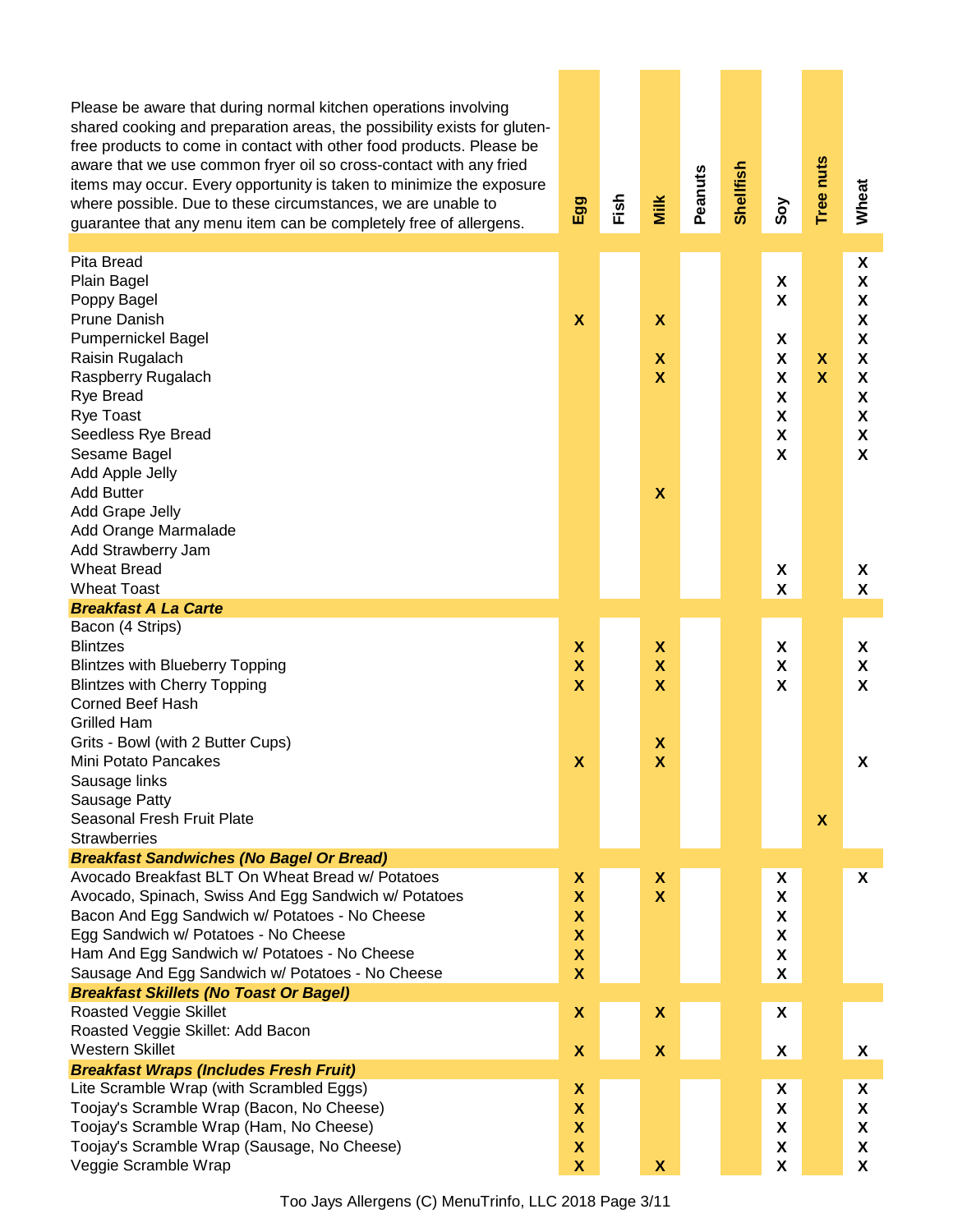| Please be aware that during normal kitchen operations involving<br>shared cooking and preparation areas, the possibility exists for gluten-<br>free products to come in contact with other food products. Please be<br>aware that we use common fryer oil so cross-contact with any fried<br>items may occur. Every opportunity is taken to minimize the exposure<br>where possible. Due to these circumstances, we are unable to<br>guarantee that any menu item can be completely free of allergens.<br><b>Chicken Sandwiches (Includes Sides)</b>                                                                                                                                                                                                                                                                                                                                                                                                                                                                                                                                                                                                                                                                                                                                                                                                                                                                   | Egg                                                                                                                                                                                                                                                                                                   | Fish             | Milk                                                                                          | Peanuts | Shellfish                                            | Soy                                                                                                                                                                                                                                                                                | Tree nuts                                                   | Wheat                                                                                                                                                                            |
|------------------------------------------------------------------------------------------------------------------------------------------------------------------------------------------------------------------------------------------------------------------------------------------------------------------------------------------------------------------------------------------------------------------------------------------------------------------------------------------------------------------------------------------------------------------------------------------------------------------------------------------------------------------------------------------------------------------------------------------------------------------------------------------------------------------------------------------------------------------------------------------------------------------------------------------------------------------------------------------------------------------------------------------------------------------------------------------------------------------------------------------------------------------------------------------------------------------------------------------------------------------------------------------------------------------------------------------------------------------------------------------------------------------------|-------------------------------------------------------------------------------------------------------------------------------------------------------------------------------------------------------------------------------------------------------------------------------------------------------|------------------|-----------------------------------------------------------------------------------------------|---------|------------------------------------------------------|------------------------------------------------------------------------------------------------------------------------------------------------------------------------------------------------------------------------------------------------------------------------------------|-------------------------------------------------------------|----------------------------------------------------------------------------------------------------------------------------------------------------------------------------------|
| Chicken a la Toojay's On a Brioche Bun<br>Grilled Chicken Sandwich On a Brioche Bun                                                                                                                                                                                                                                                                                                                                                                                                                                                                                                                                                                                                                                                                                                                                                                                                                                                                                                                                                                                                                                                                                                                                                                                                                                                                                                                                    | χ<br>$\boldsymbol{\mathsf{X}}$                                                                                                                                                                                                                                                                        |                  | X                                                                                             |         |                                                      | X<br>$\pmb{\mathsf{X}}$                                                                                                                                                                                                                                                            |                                                             | X<br>X                                                                                                                                                                           |
| Teriyaki Chicken Sandwich On a Brioche Bun                                                                                                                                                                                                                                                                                                                                                                                                                                                                                                                                                                                                                                                                                                                                                                                                                                                                                                                                                                                                                                                                                                                                                                                                                                                                                                                                                                             | X                                                                                                                                                                                                                                                                                                     |                  |                                                                                               |         |                                                      | X                                                                                                                                                                                                                                                                                  |                                                             | X                                                                                                                                                                                |
| <b>Choose Too</b>                                                                                                                                                                                                                                                                                                                                                                                                                                                                                                                                                                                                                                                                                                                                                                                                                                                                                                                                                                                                                                                                                                                                                                                                                                                                                                                                                                                                      |                                                                                                                                                                                                                                                                                                       |                  |                                                                                               |         |                                                      |                                                                                                                                                                                                                                                                                    |                                                             |                                                                                                                                                                                  |
| Caesar Salad with Caesar Dressing<br>Half Brisket Sandwich On Rye w/ Cole Slaw And a Pickle<br>Half Chicken Salad Sandwich On Rye w/ Cole Slaw And a Pickle<br>Half Chopped Liver Sandwich On Rye w/ Cole Slaw And a Pickle<br>Half Corned Beef Sandwich On Rye w/ Cole Slaw And a Pickle<br>Half Dill Chicken Sandwich On Rye w/ Cole Slaw And a Pickle<br>Half Egg Salad Sandwich On Rye w/ Cole Slaw And a Pickle<br>Half Ham & Cheese Sandwich On Rye w/ Cole Slaw And a Pickle<br>Half J & J Sandwich On Rye w/ Cole Slaw And a Pickle<br>Half Liverwurst Sandwich On Rye w/ Cole Slaw And a Pickle<br>Half Mandarin Chicken Sandwich On Rye w/ Cole Slaw & Pickle<br>Half Palm Beach Club On Challah Bread w/ Cole Slaw & Pickle<br>Half Pastrami Sandwich On Rye w/ Cole Slaw And a Pickle<br>Half Roast Beef Sandwich On Rye w/ Cole Slaw And a Pickle<br>Half Salami Sandwich On Rye w/ Cole Slaw And a Pickle<br>Half Shrimp Sandwich On Rye w/ Cole Slaw And a Pickle<br>Half Tongue Sandwich On Rye w/ Cole Slaw And a Pickle<br>Half Triple J Sandwich On Rye w/ Cole Slaw And a Pickle<br>Half Tuna Salad Sandwich On Rye w/ Cole Slaw And a Pickle<br>Half Turkey Avocado Sandwich On Rye w/ Cole Slaw & a Pickle<br>Half Turkey BLT Sandwich On Rye w/ Cole Slaw And a Pickle<br>Half Turkey Sandwich On Rye w/ Cole Slaw And a Pickle<br>Half Whitefish Salad Sandwich On Rye w/ Cole Slaw & a Pickle | x<br>X<br>X<br>$\mathsf{X}$<br>$\mathsf{X}$<br>$\mathsf{X}$<br>$\mathsf{X}$<br>$\boldsymbol{\mathsf{X}}$<br>$\mathsf{X}$<br>$\boldsymbol{\mathsf{X}}$<br>$\mathsf{X}$<br>$\mathsf{X}$<br>$\mathsf{X}$<br>$\mathsf{X}$<br>X<br>X<br>$\boldsymbol{\mathsf{X}}$<br>X<br>X<br>X<br>X<br>$\mathsf{X}$<br>X | X<br>X<br>X<br>X | X<br>$\boldsymbol{\mathsf{X}}$<br>$\boldsymbol{\mathsf{X}}$<br>$\boldsymbol{\mathsf{X}}$<br>X |         | $\boldsymbol{\mathsf{x}}$                            | X<br>X<br>X<br>$\boldsymbol{\mathsf{X}}$<br>$\pmb{\chi}$<br>$\pmb{\mathsf{X}}$<br>$\boldsymbol{\mathsf{X}}$<br>$\pmb{\mathsf{X}}$<br>$\pmb{\mathsf{X}}$<br>X<br>$\boldsymbol{\mathsf{X}}$<br>X<br>X<br>X<br>X<br>X<br>X<br>X<br>X<br>$\pmb{\mathsf{X}}$<br>$\pmb{\mathsf{X}}$<br>X | $\boldsymbol{\mathsf{X}}$                                   | X<br>X<br>X<br>X<br>X<br>X<br>X<br>X<br>X<br>X<br>$\boldsymbol{\mathsf{X}}$<br>$\boldsymbol{\mathsf{X}}$<br>X<br>X<br>X<br>X<br>X<br>X<br>X<br>X<br>$\pmb{\mathsf{X}}$<br>X<br>X |
| House Salad (No Dressing)                                                                                                                                                                                                                                                                                                                                                                                                                                                                                                                                                                                                                                                                                                                                                                                                                                                                                                                                                                                                                                                                                                                                                                                                                                                                                                                                                                                              |                                                                                                                                                                                                                                                                                                       |                  |                                                                                               |         |                                                      |                                                                                                                                                                                                                                                                                    |                                                             |                                                                                                                                                                                  |
| Choose Too - Deli Salads (1 Scoop)<br>Chopped Chicken Liver Salad - Salad Only<br>Chopped Chicken Liver Salad - Vegetables And Bread<br>Chopped Chicken Liver Salad - Vegetables, No Bread<br>Dill Chicken Salad - Salad Only<br>Dill Chicken Salad - Vegetables And Bread                                                                                                                                                                                                                                                                                                                                                                                                                                                                                                                                                                                                                                                                                                                                                                                                                                                                                                                                                                                                                                                                                                                                             | X<br>X<br>$\mathsf{X}$<br>$\mathsf{X}$<br>$\mathsf{X}$                                                                                                                                                                                                                                                | X<br>X           | $\pmb{\mathsf{X}}$<br>$\pmb{\mathsf{X}}$                                                      |         |                                                      | X<br>X                                                                                                                                                                                                                                                                             |                                                             | X<br>X<br>X<br>X                                                                                                                                                                 |
| Dill Chicken Salad - Vegetables, No Bread<br>Egg Salad - Salad Only<br>Egg Salad - Vegetables And Bread<br>Egg Salad - Vegetables, No Bread                                                                                                                                                                                                                                                                                                                                                                                                                                                                                                                                                                                                                                                                                                                                                                                                                                                                                                                                                                                                                                                                                                                                                                                                                                                                            | X<br>X<br>X<br>X                                                                                                                                                                                                                                                                                      | X                | $\boldsymbol{\mathsf{X}}$                                                                     |         |                                                      | X                                                                                                                                                                                                                                                                                  |                                                             | X                                                                                                                                                                                |
| Mandarin Chicken Salad - Salad Only<br>Mandarin Chicken Salad - Vegetables And Bread<br>Mandarin Chicken Salad - Vegetables, No Bread                                                                                                                                                                                                                                                                                                                                                                                                                                                                                                                                                                                                                                                                                                                                                                                                                                                                                                                                                                                                                                                                                                                                                                                                                                                                                  | X<br>X<br>X                                                                                                                                                                                                                                                                                           |                  |                                                                                               |         |                                                      | X                                                                                                                                                                                                                                                                                  | X<br>$\boldsymbol{\mathsf{X}}$<br>$\boldsymbol{\mathsf{X}}$ | X                                                                                                                                                                                |
| Shrimp Salad - Salad Only<br>Shrimp Salad - Vegetables And Bread<br>Shrimp Salad - Vegetables, No Bread<br>Traditional Chicken Salad - Salad Only                                                                                                                                                                                                                                                                                                                                                                                                                                                                                                                                                                                                                                                                                                                                                                                                                                                                                                                                                                                                                                                                                                                                                                                                                                                                      | $\mathsf{X}$<br>$\boldsymbol{\mathsf{X}}$<br>$\boldsymbol{\mathsf{X}}$<br>X                                                                                                                                                                                                                           |                  |                                                                                               |         | $\pmb{\mathsf{X}}$<br>X<br>$\boldsymbol{\mathsf{X}}$ | X                                                                                                                                                                                                                                                                                  |                                                             | X<br>X<br>X                                                                                                                                                                      |
| Traditional Chicken Salad - Vegetables And Bread<br>Traditional Chicken Salad - Vegetables, No Bread                                                                                                                                                                                                                                                                                                                                                                                                                                                                                                                                                                                                                                                                                                                                                                                                                                                                                                                                                                                                                                                                                                                                                                                                                                                                                                                   | X<br>X                                                                                                                                                                                                                                                                                                |                  |                                                                                               |         |                                                      | X                                                                                                                                                                                                                                                                                  |                                                             | X                                                                                                                                                                                |

Too Jays Allergens (C) MenuTrinfo, LLC 2018 Page 4/11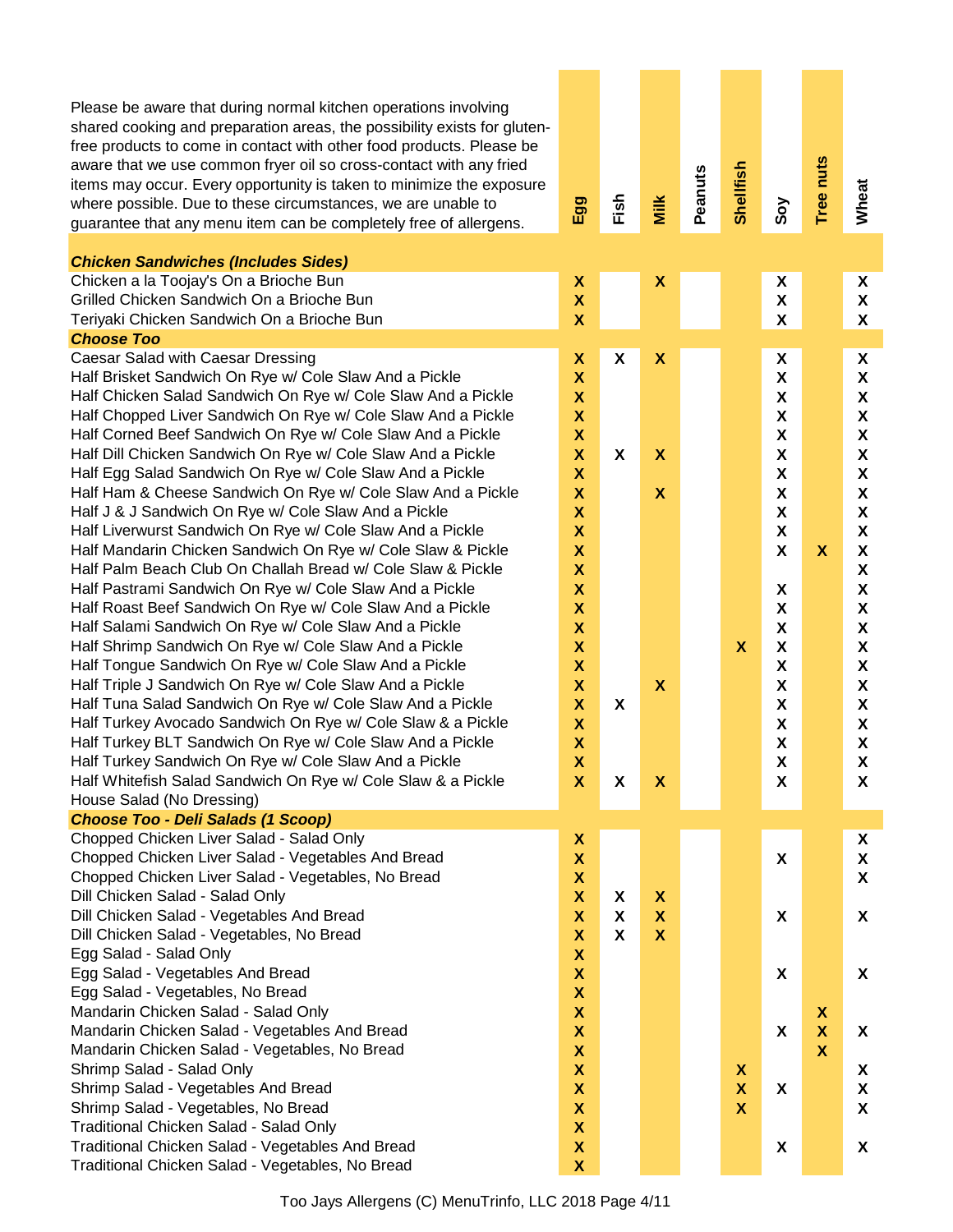| Please be aware that during normal kitchen operations involving<br>shared cooking and preparation areas, the possibility exists for gluten-<br>free products to come in contact with other food products. Please be<br>aware that we use common fryer oil so cross-contact with any fried<br>items may occur. Every opportunity is taken to minimize the exposure<br>where possible. Due to these circumstances, we are unable to<br>guarantee that any menu item can be completely free of allergens. | Egg                                      | Fish                      | Milk                           | Peanuts | Shellfish | Soy                            | Tree nuts | Wheat              |
|--------------------------------------------------------------------------------------------------------------------------------------------------------------------------------------------------------------------------------------------------------------------------------------------------------------------------------------------------------------------------------------------------------------------------------------------------------------------------------------------------------|------------------------------------------|---------------------------|--------------------------------|---------|-----------|--------------------------------|-----------|--------------------|
| Tuna Salad - Salad Only                                                                                                                                                                                                                                                                                                                                                                                                                                                                                | X                                        | X                         |                                |         |           |                                |           |                    |
| Tuna Salad - Vegetables And Bread                                                                                                                                                                                                                                                                                                                                                                                                                                                                      | $\overline{\mathbf{X}}$                  | $\boldsymbol{\mathsf{x}}$ |                                |         |           | X                              |           | X                  |
| Tuna Salad - Vegetables, No Bread                                                                                                                                                                                                                                                                                                                                                                                                                                                                      | $\boldsymbol{\mathsf{x}}$                | X                         |                                |         |           |                                |           |                    |
| Whitefish Salad - Salad Only                                                                                                                                                                                                                                                                                                                                                                                                                                                                           | $\boldsymbol{\mathsf{x}}$                | X                         | $\boldsymbol{\mathsf{x}}$      |         |           |                                |           |                    |
| Whitefish Salad - Vegetables And Bread                                                                                                                                                                                                                                                                                                                                                                                                                                                                 | $\boldsymbol{\mathsf{X}}$<br>$\mathbf x$ | X                         | $\mathsf{X}$                   |         |           | X                              |           | X                  |
| Whitefish Salad - Vegetables, No Bread<br><b>Classic Burgers (Includes Sides)</b>                                                                                                                                                                                                                                                                                                                                                                                                                      |                                          | X                         | $\boldsymbol{\mathsf{x}}$      |         |           |                                |           |                    |
| <b>Add Caramelized Onions</b>                                                                                                                                                                                                                                                                                                                                                                                                                                                                          |                                          |                           |                                |         |           | X                              |           |                    |
| Bacon Cheeseburger: American Cheese On a Brioche Bun                                                                                                                                                                                                                                                                                                                                                                                                                                                   | X                                        |                           | X                              |         |           | X                              |           | X                  |
| Bacon Cheeseburger: Muenster Cheese On a Brioche Bun                                                                                                                                                                                                                                                                                                                                                                                                                                                   | $\boldsymbol{\mathsf{x}}$                |                           | X                              |         |           | X                              |           | X                  |
| Bacon Cheeseburger: Provolone Cheese On a Brioche Bun                                                                                                                                                                                                                                                                                                                                                                                                                                                  | $\boldsymbol{\mathsf{x}}$                |                           | X                              |         |           | $\boldsymbol{\mathsf{X}}$      |           | X                  |
| Bacon Cheeseburger: Swiss Cheese On a Brioche Bun                                                                                                                                                                                                                                                                                                                                                                                                                                                      | $\boldsymbol{\mathsf{x}}$                |                           | $\mathsf{X}$                   |         |           | $\boldsymbol{\mathsf{X}}$      |           | X                  |
| Black Bean Burger On a Brioche Bun                                                                                                                                                                                                                                                                                                                                                                                                                                                                     | $\boldsymbol{\mathsf{x}}$                |                           | $\mathsf{X}$                   |         |           | $\boldsymbol{\mathsf{x}}$      |           | $\pmb{\mathsf{X}}$ |
| Burger a la Toojay's On a Brioche Bun                                                                                                                                                                                                                                                                                                                                                                                                                                                                  | $\boldsymbol{\mathsf{X}}$                |                           | $\mathsf{X}$                   |         |           | $\boldsymbol{\mathsf{X}}$      |           | X                  |
| Cheeseburger: American Cheese On a Brioche Bun                                                                                                                                                                                                                                                                                                                                                                                                                                                         | $\boldsymbol{\mathsf{X}}$                |                           | $\mathsf{X}$                   |         |           | $\boldsymbol{\mathsf{X}}$      |           | X                  |
| Cheeseburger: Muenster Cheese On a Brioche Bun                                                                                                                                                                                                                                                                                                                                                                                                                                                         | $\boldsymbol{\mathsf{X}}$                |                           | $\boldsymbol{\mathsf{X}}$      |         |           | $\boldsymbol{\mathsf{x}}$      |           | $\pmb{\mathsf{X}}$ |
| Cheeseburger: Provolone Cheese On a Brioche Bun                                                                                                                                                                                                                                                                                                                                                                                                                                                        | $\boldsymbol{\mathsf{X}}$                |                           | X                              |         |           | $\boldsymbol{\mathsf{x}}$      |           | X                  |
| Cheeseburger: Swiss Cheese On a Brioche Bun                                                                                                                                                                                                                                                                                                                                                                                                                                                            | $\boldsymbol{\mathsf{X}}$                |                           | $\mathsf{X}$                   |         |           | X                              |           | X                  |
| Chipotle Bacon Burger On a Brioche Bun                                                                                                                                                                                                                                                                                                                                                                                                                                                                 | $\boldsymbol{\mathsf{X}}$                |                           | $\mathbf x$                    |         |           | $\boldsymbol{\mathsf{X}}$      |           | X                  |
| Jay Burger On a Brioche Bun                                                                                                                                                                                                                                                                                                                                                                                                                                                                            | $\boldsymbol{\mathsf{X}}$                |                           |                                |         |           | $\boldsymbol{\mathsf{X}}$      |           | X                  |
| Jaygantic Bacon Cheeseburger On a Brioche Bun                                                                                                                                                                                                                                                                                                                                                                                                                                                          | $\boldsymbol{\mathsf{X}}$                |                           | X                              |         |           | X                              |           | X                  |
| Pastrami Burger                                                                                                                                                                                                                                                                                                                                                                                                                                                                                        | $\boldsymbol{\mathsf{X}}$                |                           | X                              |         |           | X                              |           | X                  |
| Patty Melt On Rye Bread (No Protein)                                                                                                                                                                                                                                                                                                                                                                                                                                                                   | $\mathbf x$                              |                           | X                              |         |           | X                              |           | X                  |
| Patty Melt: Beef Patty                                                                                                                                                                                                                                                                                                                                                                                                                                                                                 |                                          |                           |                                |         |           |                                |           |                    |
| Patty Melt: Black Bean Patty                                                                                                                                                                                                                                                                                                                                                                                                                                                                           | $\boldsymbol{\mathsf{X}}$                |                           | $\boldsymbol{\mathsf{x}}$      |         |           | X                              |           | X                  |
| Patty Melt: Turkey Patty                                                                                                                                                                                                                                                                                                                                                                                                                                                                               |                                          |                           |                                |         |           |                                |           |                    |
| Turkey Burger On a Brioche Bun                                                                                                                                                                                                                                                                                                                                                                                                                                                                         | $\boldsymbol{\mathsf{X}}$                |                           |                                |         |           | X                              |           | X                  |
| Turkey Burger Patty Melt On Rye Bread                                                                                                                                                                                                                                                                                                                                                                                                                                                                  | X                                        |                           | $\pmb{\mathsf{X}}$             |         |           | X                              |           | X                  |
| <b>Classic Comforts (No Bread, Salad, Soup, Or Vegetables)</b>                                                                                                                                                                                                                                                                                                                                                                                                                                         |                                          |                           |                                |         |           |                                |           |                    |
| <b>Baked Salmon with Dill Sauce</b><br><b>Beef Brisket Platter</b>                                                                                                                                                                                                                                                                                                                                                                                                                                     | X<br>$\boldsymbol{\mathsf{x}}$           | X                         | X<br>$\boldsymbol{\mathsf{X}}$ |         |           | X<br>$\boldsymbol{\mathsf{X}}$ |           | X<br>X             |
| Black & Bleu Chopped Sirloin Bowl                                                                                                                                                                                                                                                                                                                                                                                                                                                                      |                                          |                           | $\boldsymbol{\mathsf{x}}$      |         |           | $\boldsymbol{\mathsf{X}}$      |           |                    |
| Broiled Cod with Rice Pilaf (No Veggies)                                                                                                                                                                                                                                                                                                                                                                                                                                                               |                                          | X                         | $\pmb{\mathsf{X}}$             |         |           | X                              |           | X                  |
| Chicken Capri                                                                                                                                                                                                                                                                                                                                                                                                                                                                                          |                                          |                           | $\boldsymbol{\mathsf{X}}$      |         |           | $\boldsymbol{\mathsf{X}}$      |           | X                  |
| <b>Everything Salmon</b>                                                                                                                                                                                                                                                                                                                                                                                                                                                                               | X                                        | X                         |                                |         |           | X                              |           | X                  |
| Fish & Chips - Dinner (3 Fillets) with Sides                                                                                                                                                                                                                                                                                                                                                                                                                                                           | $\boldsymbol{\mathsf{X}}$                | X                         | $\pmb{\mathsf{X}}$             |         |           |                                |           | X                  |
| <b>Grilled Chopped Sirloin</b>                                                                                                                                                                                                                                                                                                                                                                                                                                                                         |                                          |                           | $\pmb{\mathsf{X}}$             |         |           | X                              |           |                    |
| <b>Liver And Onions</b>                                                                                                                                                                                                                                                                                                                                                                                                                                                                                |                                          |                           | $\pmb{\mathsf{X}}$             |         |           | X                              |           |                    |
| Old Fashioned Pot Roast                                                                                                                                                                                                                                                                                                                                                                                                                                                                                |                                          |                           | $\pmb{\mathsf{X}}$             |         |           | X                              |           |                    |
| Portobello Parmesan                                                                                                                                                                                                                                                                                                                                                                                                                                                                                    |                                          |                           | $\pmb{\mathsf{X}}$             |         |           | X                              |           |                    |
| <b>Roasted Stuffed Chicken Breast</b>                                                                                                                                                                                                                                                                                                                                                                                                                                                                  |                                          |                           | $\pmb{\mathsf{X}}$             |         |           | X                              |           | X                  |
| <b>Stuffed Cabbage</b>                                                                                                                                                                                                                                                                                                                                                                                                                                                                                 | $\boldsymbol{\mathsf{X}}$                | X                         | $\pmb{\mathsf{X}}$             |         |           | X                              |           | X                  |
| Toojay's Shepherd's Pie                                                                                                                                                                                                                                                                                                                                                                                                                                                                                |                                          |                           | $\pmb{\mathsf{X}}$             |         |           | $\pmb{\mathsf{X}}$             |           |                    |
| <b>Traditional Turkey Dinner</b>                                                                                                                                                                                                                                                                                                                                                                                                                                                                       |                                          |                           | $\boldsymbol{\mathsf{X}}$      |         |           | $\boldsymbol{\mathsf{X}}$      |           | X                  |
| <b>Classic Deli Combos - Deli</b>                                                                                                                                                                                                                                                                                                                                                                                                                                                                      |                                          |                           |                                |         |           |                                |           |                    |
| Toojay's Classic On Rye Bread                                                                                                                                                                                                                                                                                                                                                                                                                                                                          | X                                        |                           |                                |         |           | X                              |           | X                  |
| Triple J On Rye Bread                                                                                                                                                                                                                                                                                                                                                                                                                                                                                  | $\mathbf x$                              |                           | $\boldsymbol{\mathsf{X}}$      |         |           | $\pmb{\mathsf{X}}$             |           | X                  |
| <b>Classic Deli Combos - Grill</b>                                                                                                                                                                                                                                                                                                                                                                                                                                                                     |                                          |                           |                                |         |           |                                |           |                    |

Too Jays Allergens (C) MenuTrinfo, LLC 2018 Page 5/11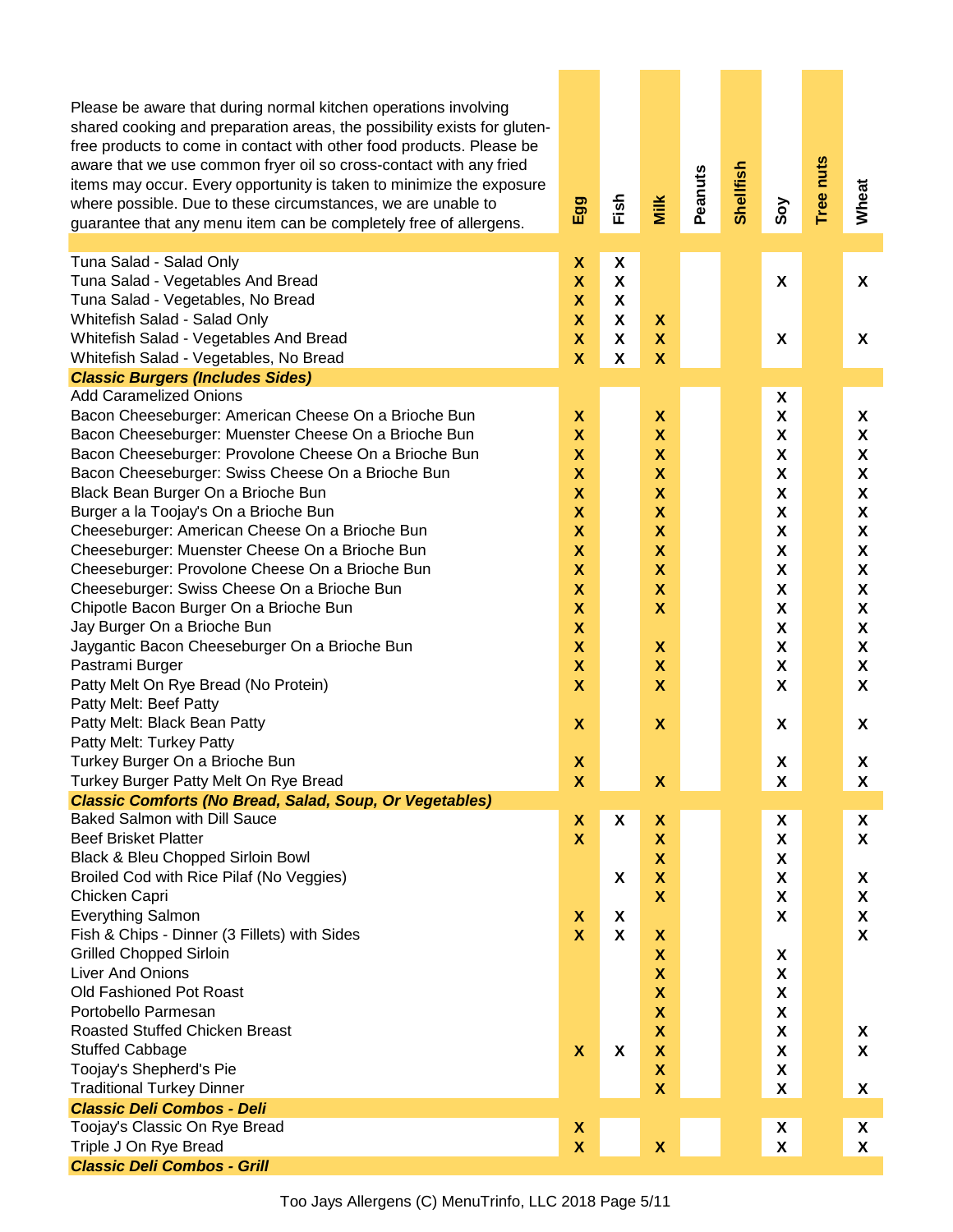| Please be aware that during normal kitchen operations involving<br>shared cooking and preparation areas, the possibility exists for gluten-<br>free products to come in contact with other food products. Please be<br>aware that we use common fryer oil so cross-contact with any fried<br>items may occur. Every opportunity is taken to minimize the exposure<br>where possible. Due to these circumstances, we are unable to<br>guarantee that any menu item can be completely free of allergens. | Egg                                                                                           | Fish                      | Milk                                                                                                      | Peanuts | Shellfish                 | Soy                               | Tree nuts | Wheat                      |
|--------------------------------------------------------------------------------------------------------------------------------------------------------------------------------------------------------------------------------------------------------------------------------------------------------------------------------------------------------------------------------------------------------------------------------------------------------------------------------------------------------|-----------------------------------------------------------------------------------------------|---------------------------|-----------------------------------------------------------------------------------------------------------|---------|---------------------------|-----------------------------------|-----------|----------------------------|
| Beef Brisket Dip On French Bread<br>Rachel On Rye Bread<br>Reuben On Rye Bread<br>Turkey Reuben On Rye Bread                                                                                                                                                                                                                                                                                                                                                                                           | X<br>$\boldsymbol{\mathsf{X}}$<br>$\boldsymbol{\mathsf{X}}$<br>$\boldsymbol{\mathsf{X}}$      |                           | X<br>$\overline{\mathbf{X}}$<br>$\boldsymbol{\mathsf{X}}$<br>$\overline{\mathbf{X}}$                      |         |                           | X<br>X<br>X<br>χ                  |           | X<br>X<br>X<br>X           |
| <b>Create Your Own Omelette</b>                                                                                                                                                                                                                                                                                                                                                                                                                                                                        |                                                                                               |                           |                                                                                                           |         |                           |                                   |           |                            |
| *create Your Own Omelette Base - Beaters (No Cheese Or Filli<br>*create Your Own Omelette Base - Regular (No Cheese Or Filli<br>*create Your Own Omelette Base - Whites (No Cheese Or Fillin<br><b>American Cheese</b>                                                                                                                                                                                                                                                                                 | X<br>$\boldsymbol{\mathsf{x}}$<br>$\mathbf x$                                                 |                           | $\boldsymbol{\mathsf{X}}$                                                                                 |         |                           | X<br>X<br>χ<br>X                  |           |                            |
| Bacon - 2 Slices<br><b>Cheddar Cheese</b><br><b>Corned Beef</b>                                                                                                                                                                                                                                                                                                                                                                                                                                        |                                                                                               |                           | $\boldsymbol{\mathsf{X}}$                                                                                 |         |                           |                                   |           |                            |
| Ham<br><b>Muenster Cheese</b><br><b>Mushrooms</b>                                                                                                                                                                                                                                                                                                                                                                                                                                                      |                                                                                               |                           | $\boldsymbol{\mathsf{X}}$                                                                                 |         |                           |                                   |           |                            |
| Nova<br>Onions<br>Peppers                                                                                                                                                                                                                                                                                                                                                                                                                                                                              |                                                                                               | $\boldsymbol{\mathsf{X}}$ |                                                                                                           |         |                           |                                   |           |                            |
| <b>Provolone Cheese</b><br>Sausage Links<br><b>Swiss Cheese</b>                                                                                                                                                                                                                                                                                                                                                                                                                                        |                                                                                               |                           | $\boldsymbol{\mathsf{X}}$<br>$\boldsymbol{\mathsf{X}}$                                                    |         |                           |                                   |           |                            |
| Tomato                                                                                                                                                                                                                                                                                                                                                                                                                                                                                                 |                                                                                               |                           |                                                                                                           |         |                           |                                   |           |                            |
| <b>Deli Salad Sandwiches</b>                                                                                                                                                                                                                                                                                                                                                                                                                                                                           |                                                                                               |                           |                                                                                                           |         |                           |                                   |           |                            |
| Chopped Chicken Liver On Rye Bread<br>Dill Chicken Salad On Rye Bread<br>Egg Salad On Rye Bread<br>Egg Salad: Add 2 Slices of Bacon                                                                                                                                                                                                                                                                                                                                                                    | X<br>$\boldsymbol{\mathsf{X}}$<br>X                                                           | X                         | $\boldsymbol{\mathsf{X}}$                                                                                 |         |                           | X<br>χ<br>X                       |           | X.<br>X<br>X               |
| Shrimp Salad On Rye Bread<br>Traditional Chicken Salad On Rye Bread<br>Tuna Salad On Rye Bread<br>Whitefish Salad Sandwich On Rye Bread                                                                                                                                                                                                                                                                                                                                                                | X<br>$\boldsymbol{\mathsf{X}}$<br>$\boldsymbol{\mathsf{X}}$<br>$\boldsymbol{\mathsf{x}}$      | X<br>X                    | $\pmb{\mathsf{X}}$                                                                                        |         | $\boldsymbol{\mathsf{X}}$ | X<br>X<br>χ<br>χ                  |           | X<br>X<br>X<br>X           |
| <b>Deli Sandwiches</b>                                                                                                                                                                                                                                                                                                                                                                                                                                                                                 |                                                                                               |                           |                                                                                                           |         |                           |                                   |           |                            |
| <b>Add American Cheese</b><br>Add Avocado                                                                                                                                                                                                                                                                                                                                                                                                                                                              |                                                                                               |                           | X                                                                                                         |         |                           | X                                 |           |                            |
| <b>Add Cheddar Cheese</b><br><b>Add Muenster Cheese</b><br><b>Add Provolone Cheese</b><br><b>Add Swiss Cheese</b>                                                                                                                                                                                                                                                                                                                                                                                      |                                                                                               |                           | $\pmb{\mathsf{X}}$<br>$\boldsymbol{\mathsf{X}}$<br>$\boldsymbol{\mathsf{X}}$<br>$\boldsymbol{\mathsf{x}}$ |         |                           |                                   |           |                            |
| Beef Brisket On Rye Bread<br><b>Chopped Liver Schmear</b><br>Classic Nova On a Bagel (Plain Bagel)<br>Hot Corned Beef On Rye Bread<br>Hot Pastrami On Rye Bread<br>Jaynormous On Rye - Classic                                                                                                                                                                                                                                                                                                         | $\boldsymbol{\mathsf{x}}$<br>$\boldsymbol{\mathsf{X}}$<br>X<br>X<br>$\boldsymbol{\mathsf{X}}$ | X                         | $\boldsymbol{\mathsf{x}}$                                                                                 |         |                           | X<br>X<br>X<br>X<br>X             |           | X<br>X<br>X<br>X<br>X<br>X |
| Jaynormous On Rye - Corned Beef<br>Jaynormous On Rye - Pastrami<br>Liverwurst On Rye Bread<br>Roast Beef On Rye Bread                                                                                                                                                                                                                                                                                                                                                                                  | $\boldsymbol{\mathsf{X}}$<br>$\boldsymbol{\mathsf{X}}$<br>$\pmb{\mathsf{X}}$<br>$\mathbf x$   |                           |                                                                                                           |         |                           | X<br>X<br>$\pmb{\mathsf{X}}$<br>X |           | X<br>X<br>X<br>X           |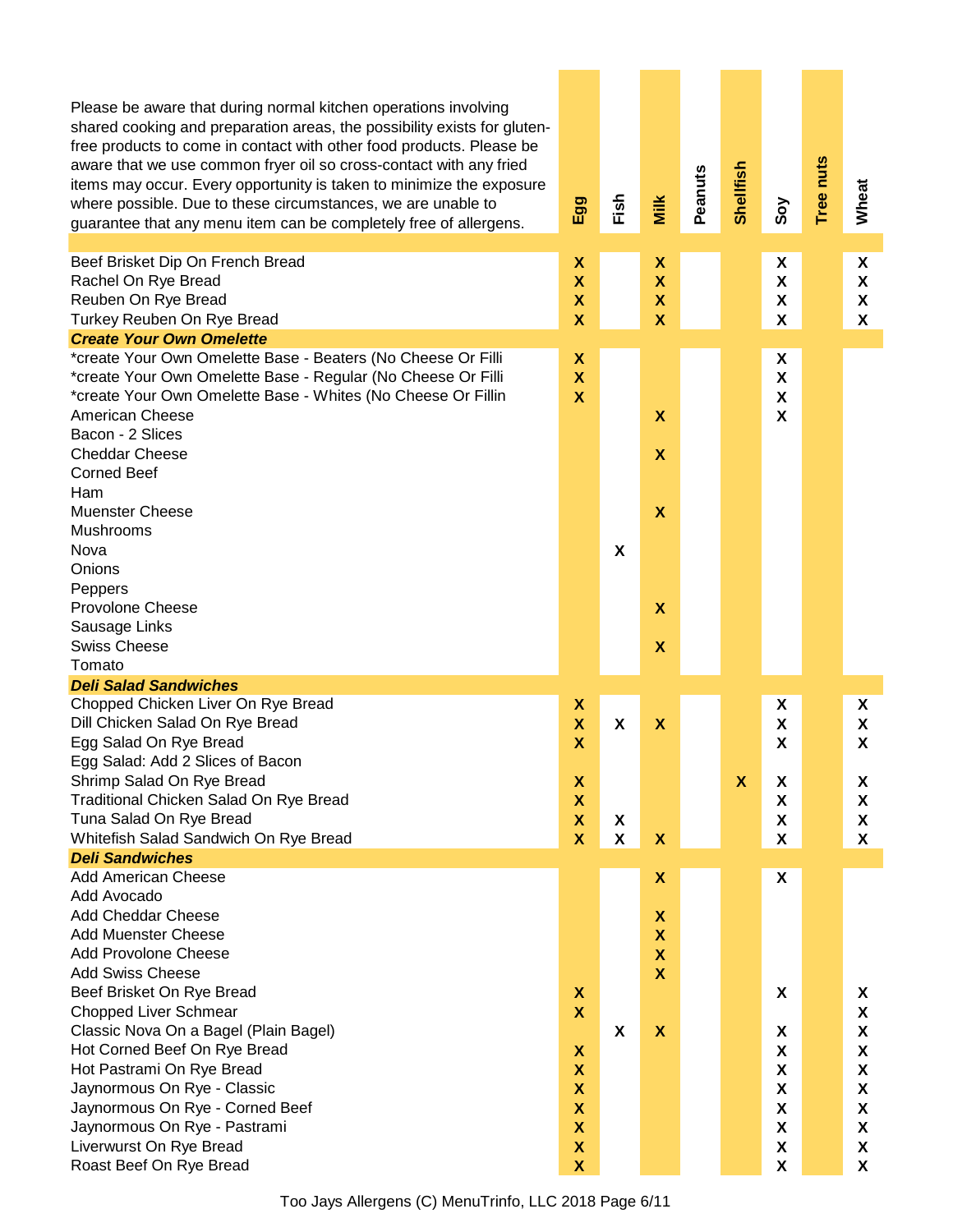| Please be aware that during normal kitchen operations involving<br>shared cooking and preparation areas, the possibility exists for gluten-<br>free products to come in contact with other food products. Please be<br>aware that we use common fryer oil so cross-contact with any fried<br>items may occur. Every opportunity is taken to minimize the exposure<br>where possible. Due to these circumstances, we are unable to<br>guarantee that any menu item can be completely free of allergens. | Egg                       | Fish   | Milk                                                 | Peanuts | <b>Shellfish</b>          | Soy                            | Tree nuts    | Wheat  |
|--------------------------------------------------------------------------------------------------------------------------------------------------------------------------------------------------------------------------------------------------------------------------------------------------------------------------------------------------------------------------------------------------------------------------------------------------------------------------------------------------------|---------------------------|--------|------------------------------------------------------|---------|---------------------------|--------------------------------|--------------|--------|
| Tongue On Rye Bread                                                                                                                                                                                                                                                                                                                                                                                                                                                                                    | X                         |        |                                                      |         |                           | X                              |              | X      |
| Turkey Avocado On Wheat Bread                                                                                                                                                                                                                                                                                                                                                                                                                                                                          | $\boldsymbol{\mathsf{X}}$ |        |                                                      |         |                           | $\pmb{\mathsf{X}}$             |              | X      |
| Turkey Breast On Rye Bread                                                                                                                                                                                                                                                                                                                                                                                                                                                                             | $\boldsymbol{\mathsf{X}}$ |        |                                                      |         |                           | $\boldsymbol{\mathsf{X}}$      |              | X      |
| Tuscan Chicken Sandwich (with Sides)<br>Vegetarian Tuscan Sandwich (with Sides)                                                                                                                                                                                                                                                                                                                                                                                                                        | X<br>$\mathbf x$          |        | $\boldsymbol{\mathsf{X}}$<br>$\overline{\mathsf{X}}$ |         |                           | X<br>$\pmb{\mathsf{X}}$        |              | X<br>X |
| <b>Deli Wraps</b>                                                                                                                                                                                                                                                                                                                                                                                                                                                                                      |                           |        |                                                      |         |                           |                                |              |        |
| Buffalo Chicken Wrap On Sundried Tomato Tortilla                                                                                                                                                                                                                                                                                                                                                                                                                                                       | X                         |        | X                                                    |         |                           | X                              |              | X      |
| Buffalo Chicken Wrap On Whole Wheat Tortilla                                                                                                                                                                                                                                                                                                                                                                                                                                                           | $\mathsf{X}$              |        | $\mathsf{X}$                                         |         |                           | X                              |              | X      |
| Chicken Caesar Wrap On Sundried Tomato Tortilla                                                                                                                                                                                                                                                                                                                                                                                                                                                        | $\boldsymbol{\mathsf{X}}$ | X      | X                                                    |         |                           | X                              |              | X      |
| Chicken Caesar Wrap On Whole Wheat Tortilla                                                                                                                                                                                                                                                                                                                                                                                                                                                            | $\boldsymbol{\mathsf{x}}$ | X      | $\boldsymbol{\mathsf{X}}$                            |         |                           | X                              |              | X      |
| Hummus Wrap On Sundried Tomato Tortilla                                                                                                                                                                                                                                                                                                                                                                                                                                                                | $\boldsymbol{\mathsf{x}}$ |        |                                                      |         |                           | X                              |              | X      |
| Hummus Wrap On Whole Wheat Tortilla                                                                                                                                                                                                                                                                                                                                                                                                                                                                    | $\boldsymbol{\mathsf{X}}$ |        |                                                      |         |                           | $\boldsymbol{\mathsf{X}}$      |              | X      |
| Roasted Vegetable Wrap On Sundried Tomato Tortilla                                                                                                                                                                                                                                                                                                                                                                                                                                                     | $\boldsymbol{\mathsf{x}}$ |        | $\boldsymbol{\mathsf{x}}$                            |         |                           | X                              |              | X      |
| Roasted Vegetable Wrap On Whole Wheat Tortilla                                                                                                                                                                                                                                                                                                                                                                                                                                                         | $\mathsf{X}$              |        | $\overline{\mathbf{X}}$                              |         |                           |                                |              | X      |
| Shrimp Salad Wrap On Sundried Tomato Tortilla                                                                                                                                                                                                                                                                                                                                                                                                                                                          | $\boldsymbol{\mathsf{X}}$ |        |                                                      |         | $\boldsymbol{\mathsf{X}}$ | X                              |              | X      |
| Shrimp Salad Wrap On Whole Wheat Tortilla                                                                                                                                                                                                                                                                                                                                                                                                                                                              | $\boldsymbol{\mathsf{X}}$ |        |                                                      |         | $\mathbf x$               |                                |              | X      |
| Turkey Avocado Wrap On Sundried Tomato Tortilla                                                                                                                                                                                                                                                                                                                                                                                                                                                        | $\boldsymbol{\mathsf{X}}$ |        |                                                      |         |                           | X                              |              | X      |
| Turkey Avocado Wrap On Wheat Tortilla                                                                                                                                                                                                                                                                                                                                                                                                                                                                  | $\overline{\mathsf{X}}$   |        |                                                      |         |                           |                                |              | X      |
| <b>Fish Platters</b>                                                                                                                                                                                                                                                                                                                                                                                                                                                                                   |                           |        |                                                      |         |                           |                                |              |        |
| Nova On a Bagel (Plain Bagel)<br>Nova Salmon Platter (Includes Cream Cheese & Plain Bagel)                                                                                                                                                                                                                                                                                                                                                                                                             |                           | X<br>X | X<br>$\overline{\mathsf{X}}$                         |         |                           | X<br>$\boldsymbol{\mathsf{X}}$ |              | X<br>X |
| Smoked Fish Combo Platter (Includes Cream Cheese & Plain Bagel)                                                                                                                                                                                                                                                                                                                                                                                                                                        |                           | X      | $\mathsf{X}$                                         |         |                           | X                              |              | X      |
| Smoked Whitefish Platter (Includes Cream Cheese & Plain Bagel)                                                                                                                                                                                                                                                                                                                                                                                                                                         |                           | X      | X                                                    |         |                           | X                              |              | X      |
| Whitefish Salad On a Bagel (Plain Bagel)                                                                                                                                                                                                                                                                                                                                                                                                                                                               | $\boldsymbol{\mathsf{X}}$ | X      | $\overline{\mathsf{X}}$                              |         |                           | X                              |              | X      |
| <b>Hand Tossed Salads - Entree (No Salad Dressing)</b>                                                                                                                                                                                                                                                                                                                                                                                                                                                 |                           |        |                                                      |         |                           |                                |              |        |
| <b>Buffalo Crispy Chicken Salad</b>                                                                                                                                                                                                                                                                                                                                                                                                                                                                    |                           |        |                                                      |         |                           | X                              |              | X      |
| Caesar Salad                                                                                                                                                                                                                                                                                                                                                                                                                                                                                           |                           |        | X                                                    |         |                           |                                |              | X      |
| <b>Chicken Caesar Salad</b>                                                                                                                                                                                                                                                                                                                                                                                                                                                                            |                           |        | X                                                    |         |                           | X                              |              | X      |
| Crispy Chicken Salad                                                                                                                                                                                                                                                                                                                                                                                                                                                                                   |                           |        |                                                      |         |                           | X                              |              | X      |
| Greek Salad with Pita Bread                                                                                                                                                                                                                                                                                                                                                                                                                                                                            |                           |        | $\boldsymbol{\mathsf{X}}$                            |         |                           |                                |              | X      |
| Greek Salad: Add Chicken                                                                                                                                                                                                                                                                                                                                                                                                                                                                               |                           |        |                                                      |         |                           | X                              |              | X      |
| Mandarin Chicken Salad                                                                                                                                                                                                                                                                                                                                                                                                                                                                                 | $\boldsymbol{\mathsf{X}}$ |        |                                                      |         |                           |                                | X            |        |
| <b>Strawberry Citrus Salad</b>                                                                                                                                                                                                                                                                                                                                                                                                                                                                         |                           |        | $\boldsymbol{\mathsf{X}}$                            |         |                           |                                | $\mathbf{X}$ |        |
| Strawberry Citrus Salad: Add Chicken                                                                                                                                                                                                                                                                                                                                                                                                                                                                   |                           |        |                                                      |         |                           | X                              |              | X      |
| Toojay's Chopped Salad                                                                                                                                                                                                                                                                                                                                                                                                                                                                                 | X                         |        | $\boldsymbol{\mathsf{x}}$                            |         |                           |                                |              |        |
| Toojay's Cobb Salad                                                                                                                                                                                                                                                                                                                                                                                                                                                                                    | $\boldsymbol{\mathsf{x}}$ |        | $\boldsymbol{\mathsf{x}}$                            |         |                           |                                |              |        |
| <b>Hot Handhelds</b><br>BLT On Challah Bread with Fries, Cole Slaw And Pickle                                                                                                                                                                                                                                                                                                                                                                                                                          |                           |        |                                                      |         |                           |                                |              |        |
| BLT w/ Avocado & Aioli On Challah w/ Fries, Cole Slaw & Pickle                                                                                                                                                                                                                                                                                                                                                                                                                                         | X<br>$\mathbf{x}$         |        |                                                      |         |                           |                                |              | X<br>X |
| Cheddar Bacon Dogs with Fries                                                                                                                                                                                                                                                                                                                                                                                                                                                                          |                           |        | $\boldsymbol{\mathsf{X}}$                            |         |                           | X                              |              | X      |
| Chicken Tenders - Buffalo Style w/ Blue Cheese Dressing And                                                                                                                                                                                                                                                                                                                                                                                                                                            | X                         |        | $\boldsymbol{\mathsf{X}}$                            |         |                           | X                              |              | X      |
| Chicken Tenders - Original (No Dipping Sauces) with Fries                                                                                                                                                                                                                                                                                                                                                                                                                                              |                           |        |                                                      |         |                           | X                              |              | X.     |
| Chicken Tenders: Add BBQ Sauce                                                                                                                                                                                                                                                                                                                                                                                                                                                                         |                           |        |                                                      |         |                           |                                |              |        |
| Chili Cheese Dogs with Fries                                                                                                                                                                                                                                                                                                                                                                                                                                                                           |                           |        | $\boldsymbol{\mathsf{x}}$                            |         |                           | X                              |              | X      |
| Deli Dogs - with Pastrami, Cole Slaw, And Russian                                                                                                                                                                                                                                                                                                                                                                                                                                                      | X                         |        |                                                      |         |                           | X                              |              | X      |
| Deli Dogs - with Sauerkraut                                                                                                                                                                                                                                                                                                                                                                                                                                                                            |                           |        |                                                      |         |                           | $\pmb{\mathsf{X}}$             |              | X      |
| Franks & Fries with Fries                                                                                                                                                                                                                                                                                                                                                                                                                                                                              |                           |        |                                                      |         |                           | X                              |              | X      |
| Grilled Cheese - Bacon & Tomato On Challah Bread with Fries                                                                                                                                                                                                                                                                                                                                                                                                                                            | $\mathbf{x}$              |        | $\boldsymbol{\mathsf{x}}$                            |         |                           | $\pmb{\mathsf{X}}$             |              | X      |

Too Jays Allergens (C) MenuTrinfo, LLC 2018 Page 7/11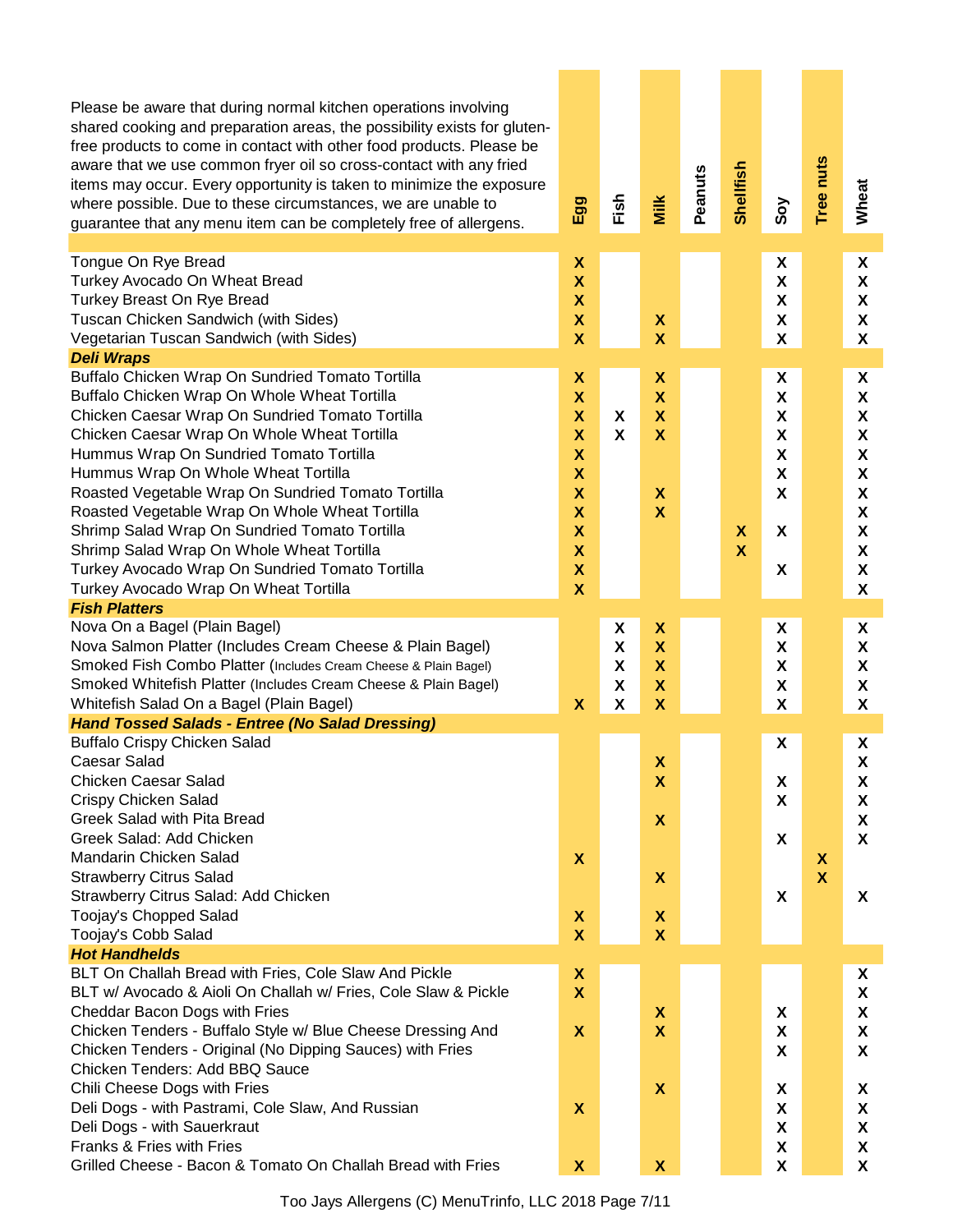| Please be aware that during normal kitchen operations involving<br>shared cooking and preparation areas, the possibility exists for gluten-<br>free products to come in contact with other food products. Please be<br>aware that we use common fryer oil so cross-contact with any fried<br>items may occur. Every opportunity is taken to minimize the exposure<br>where possible. Due to these circumstances, we are unable to<br>guarantee that any menu item can be completely free of allergens. | Egg                                                    | Fish | Milk                                                   | Peanuts | Shellfish | Soy                       | Tree nuts                 | Wheat                                                  |
|--------------------------------------------------------------------------------------------------------------------------------------------------------------------------------------------------------------------------------------------------------------------------------------------------------------------------------------------------------------------------------------------------------------------------------------------------------------------------------------------------------|--------------------------------------------------------|------|--------------------------------------------------------|---------|-----------|---------------------------|---------------------------|--------------------------------------------------------|
| Grilled Cheese On Challah Bread with Fries                                                                                                                                                                                                                                                                                                                                                                                                                                                             | χ                                                      |      | X                                                      |         |           | X                         |                           | X                                                      |
| Open Faced Tuna Melt On Rye Bread with Fries<br>Open Faced Turkey Melt On Rye Bread with Fries                                                                                                                                                                                                                                                                                                                                                                                                         | $\boldsymbol{\mathsf{X}}$<br>$\boldsymbol{\mathsf{X}}$ | X    | $\boldsymbol{\mathsf{X}}$<br>$\boldsymbol{\mathsf{X}}$ |         |           | $\pmb{\mathsf{X}}$<br>X   |                           | $\boldsymbol{\mathsf{X}}$<br>$\boldsymbol{\mathsf{X}}$ |
| <b>Kids' Menu</b>                                                                                                                                                                                                                                                                                                                                                                                                                                                                                      |                                                        |      |                                                        |         |           |                           |                           |                                                        |
| Add Applesauce                                                                                                                                                                                                                                                                                                                                                                                                                                                                                         |                                                        |      |                                                        |         |           |                           |                           |                                                        |
| <b>Add Chocolate Pudding</b>                                                                                                                                                                                                                                                                                                                                                                                                                                                                           | X                                                      |      | $\boldsymbol{\mathsf{X}}$                              |         |           |                           |                           |                                                        |
| Add Crispy Carrot Stix with Ranch Dressing                                                                                                                                                                                                                                                                                                                                                                                                                                                             | X                                                      |      | $\overline{\mathbf{X}}$                                |         |           |                           |                           |                                                        |
| <b>Add French Fries</b>                                                                                                                                                                                                                                                                                                                                                                                                                                                                                |                                                        |      |                                                        |         |           |                           |                           |                                                        |
| <b>Add Mandarin Oranges</b>                                                                                                                                                                                                                                                                                                                                                                                                                                                                            |                                                        |      |                                                        |         |           |                           |                           |                                                        |
| Add Mini Black & White Cookie                                                                                                                                                                                                                                                                                                                                                                                                                                                                          | $\boldsymbol{\mathsf{x}}$                              |      | $\boldsymbol{\mathsf{X}}$                              |         |           | X                         |                           | X                                                      |
| <b>Add Red Grapes</b>                                                                                                                                                                                                                                                                                                                                                                                                                                                                                  |                                                        |      |                                                        |         |           |                           |                           |                                                        |
| Bacon                                                                                                                                                                                                                                                                                                                                                                                                                                                                                                  |                                                        |      |                                                        |         |           |                           |                           |                                                        |
| Belgian Waffle with Butter And Syrup                                                                                                                                                                                                                                                                                                                                                                                                                                                                   | $\boldsymbol{\mathsf{x}}$                              |      | $\boldsymbol{\mathsf{X}}$                              |         |           |                           |                           | X                                                      |
| Cheeseburger - American Cheese                                                                                                                                                                                                                                                                                                                                                                                                                                                                         |                                                        |      | $\mathsf{X}$                                           |         |           | X                         |                           | X                                                      |
| Chicken Salad Chop Chop                                                                                                                                                                                                                                                                                                                                                                                                                                                                                | $\boldsymbol{\mathsf{x}}$                              |      |                                                        |         |           | $\boldsymbol{\mathsf{X}}$ |                           | X                                                      |
| Dippin' Chickn'                                                                                                                                                                                                                                                                                                                                                                                                                                                                                        | $\boldsymbol{\mathsf{x}}$                              |      | $\boldsymbol{\mathsf{X}}$                              |         |           | X                         |                           | X                                                      |
| <b>French Bread Pizza</b>                                                                                                                                                                                                                                                                                                                                                                                                                                                                              |                                                        |      | X                                                      |         |           |                           |                           | X                                                      |
| <b>French Toast</b><br><b>Grilled Cheese</b>                                                                                                                                                                                                                                                                                                                                                                                                                                                           | X<br>$\boldsymbol{\mathsf{x}}$                         |      | $\boldsymbol{\mathsf{X}}$<br>$\overline{\mathbf{X}}$   |         |           | X                         |                           | X                                                      |
| Hamburger                                                                                                                                                                                                                                                                                                                                                                                                                                                                                              |                                                        |      |                                                        |         |           | X                         |                           | X<br>X                                                 |
| Jr. Tuna Melt                                                                                                                                                                                                                                                                                                                                                                                                                                                                                          | $\boldsymbol{\mathsf{x}}$                              | X    | $\boldsymbol{\mathsf{X}}$                              |         |           | X                         |                           | X                                                      |
| Mac N' Cheese                                                                                                                                                                                                                                                                                                                                                                                                                                                                                          |                                                        |      | $\boldsymbol{\mathsf{X}}$                              |         |           |                           |                           | X                                                      |
| Peanut Butter And Jelly                                                                                                                                                                                                                                                                                                                                                                                                                                                                                | X                                                      |      |                                                        | X       |           |                           |                           | $\boldsymbol{\mathsf{X}}$                              |
| Sausage Links                                                                                                                                                                                                                                                                                                                                                                                                                                                                                          |                                                        |      |                                                        |         |           |                           |                           |                                                        |
| Scrambled Egg                                                                                                                                                                                                                                                                                                                                                                                                                                                                                          | X                                                      |      |                                                        |         |           | X                         |                           |                                                        |
| <b>Seasonal items</b>                                                                                                                                                                                                                                                                                                                                                                                                                                                                                  |                                                        |      |                                                        |         |           |                           |                           |                                                        |
| Bagel Chips & Everything Dip                                                                                                                                                                                                                                                                                                                                                                                                                                                                           |                                                        |      | X                                                      |         |           | X                         |                           | X                                                      |
| <b>Butternut Squash Soup</b>                                                                                                                                                                                                                                                                                                                                                                                                                                                                           |                                                        |      | X                                                      |         |           | X                         |                           |                                                        |
| Everything Turkey Sandwich on Rye                                                                                                                                                                                                                                                                                                                                                                                                                                                                      | X                                                      |      | $\boldsymbol{\mathsf{X}}$                              |         |           | X                         |                           | X                                                      |
| <b>Red Velvet Cake</b>                                                                                                                                                                                                                                                                                                                                                                                                                                                                                 | X                                                      |      | $\pmb{\mathsf{X}}$                                     |         |           | X                         |                           | X                                                      |
| <b>Turkey Cranberry Griller</b>                                                                                                                                                                                                                                                                                                                                                                                                                                                                        |                                                        |      | $\mathsf{X}$                                           |         |           | X                         |                           | X                                                      |
| <b>Morning Specials</b><br>Bacon, Egg & Cheese Waffle Slider                                                                                                                                                                                                                                                                                                                                                                                                                                           |                                                        |      | X                                                      |         |           | X                         |                           |                                                        |
| Belgian Waffle                                                                                                                                                                                                                                                                                                                                                                                                                                                                                         | X<br>$\mathbf x$                                       |      | $\boldsymbol{\mathsf{X}}$                              |         |           |                           |                           | X<br>$\boldsymbol{\mathsf{X}}$                         |
| Belgian Waffle: Add Blueberry Topping                                                                                                                                                                                                                                                                                                                                                                                                                                                                  |                                                        |      |                                                        |         |           |                           |                           |                                                        |
| Belgian Waffle: Add Strawberries And Whipped Cream                                                                                                                                                                                                                                                                                                                                                                                                                                                     |                                                        |      | $\boldsymbol{\mathsf{X}}$                              |         |           |                           |                           |                                                        |
| Breakfast Combo Platter w/ Home Fries (No Toast, Bagel)                                                                                                                                                                                                                                                                                                                                                                                                                                                | X                                                      |      | X                                                      |         |           | X                         |                           | X                                                      |
| California Fruit Salad                                                                                                                                                                                                                                                                                                                                                                                                                                                                                 |                                                        |      | X                                                      |         |           |                           | $\boldsymbol{\mathsf{X}}$ |                                                        |
| <b>Chicken &amp; Waffles</b>                                                                                                                                                                                                                                                                                                                                                                                                                                                                           | X                                                      |      | X                                                      |         |           | X                         |                           | X                                                      |
| <b>French Toast</b>                                                                                                                                                                                                                                                                                                                                                                                                                                                                                    | $\boldsymbol{\mathsf{X}}$                              |      | $\boldsymbol{\mathsf{X}}$                              |         |           | X                         |                           | X                                                      |
| French Toast: Add Cinnamon And Nuts                                                                                                                                                                                                                                                                                                                                                                                                                                                                    |                                                        |      | $\boldsymbol{\mathsf{x}}$                              |         |           |                           | X                         | X                                                      |
| Oatmeal - Bowl                                                                                                                                                                                                                                                                                                                                                                                                                                                                                         |                                                        |      |                                                        |         |           |                           |                           | X                                                      |
| Oatmeal - Cup                                                                                                                                                                                                                                                                                                                                                                                                                                                                                          |                                                        |      |                                                        |         |           |                           |                           | X                                                      |
| Oatmeal Bowl: Add Brown Sugar                                                                                                                                                                                                                                                                                                                                                                                                                                                                          |                                                        |      |                                                        |         |           |                           |                           |                                                        |
| Oatmeal Bowl: Add Fresh Strawberries                                                                                                                                                                                                                                                                                                                                                                                                                                                                   |                                                        |      |                                                        |         |           |                           |                           |                                                        |
| Oatmeal Bowl: Add Raisins                                                                                                                                                                                                                                                                                                                                                                                                                                                                              |                                                        |      |                                                        |         |           |                           |                           |                                                        |
| Oatmeal Bowl: Add Toasted Almonds                                                                                                                                                                                                                                                                                                                                                                                                                                                                      |                                                        |      |                                                        |         |           |                           | $\boldsymbol{\mathsf{X}}$ |                                                        |
| Oatmeal Cup: Add Brown Sugar                                                                                                                                                                                                                                                                                                                                                                                                                                                                           |                                                        |      |                                                        |         |           |                           |                           |                                                        |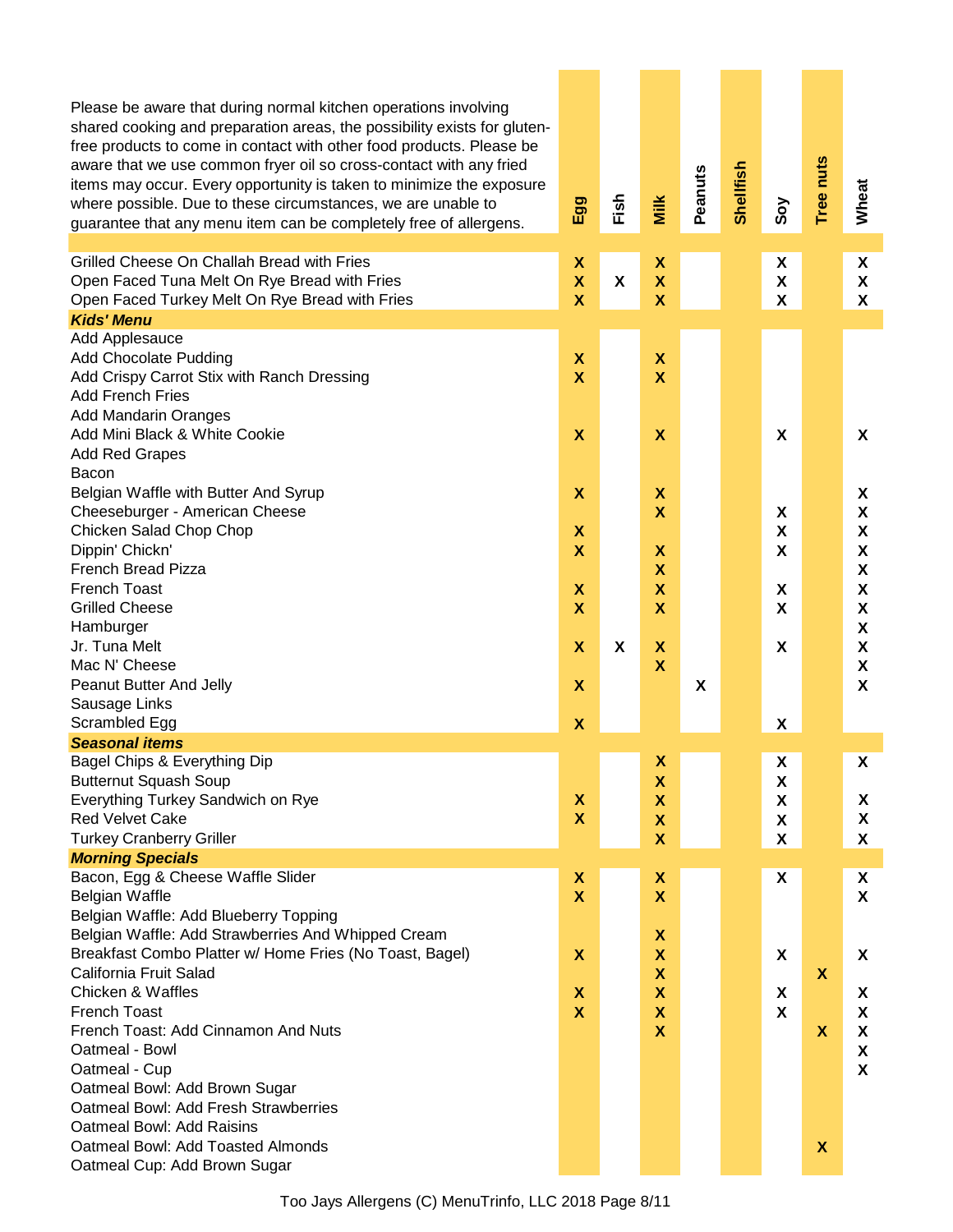| Please be aware that during normal kitchen operations involving<br>shared cooking and preparation areas, the possibility exists for gluten-<br>free products to come in contact with other food products. Please be<br>aware that we use common fryer oil so cross-contact with any fried<br>items may occur. Every opportunity is taken to minimize the exposure<br>where possible. Due to these circumstances, we are unable to<br>guarantee that any menu item can be completely free of allergens. | Egg                                                                                                                                                   | Fish                      | Milk                                                 | Peanuts | Shellfish | Soy                            | Tree nuts                 | Wheat            |
|--------------------------------------------------------------------------------------------------------------------------------------------------------------------------------------------------------------------------------------------------------------------------------------------------------------------------------------------------------------------------------------------------------------------------------------------------------------------------------------------------------|-------------------------------------------------------------------------------------------------------------------------------------------------------|---------------------------|------------------------------------------------------|---------|-----------|--------------------------------|---------------------------|------------------|
| Oatmeal Cup: Add Raisins<br>Oatmeal Cup: Add Strawberries<br>Oatmeal Cup: Add Toasted Almonds<br><b>Plain Oatmeal</b><br>Plain Oatmeal with Milk - Bowl<br>Plain Oatmeal with Milk - Cup<br>Sausage, Egg & Cheese Waffle Slider<br><b>Omelettes And Eggs (No Toast Or Bagel)</b>                                                                                                                                                                                                                       | X                                                                                                                                                     |                           | X<br>$\pmb{\mathsf{X}}$<br>$\boldsymbol{\mathsf{X}}$ |         |           | X                              | $\mathbf x$               | X<br>X<br>X<br>X |
| Corned Beef Hash And Eggs w/ Potatoes<br>Nova, Eggs And Onion w/ Potatoes<br>One Egg And Bacon<br>One Egg And Ham<br>One Egg And Sausage                                                                                                                                                                                                                                                                                                                                                               | X<br>$\overline{\mathbf{X}}$<br>$\mathbf x$<br>$\mathsf{X}$<br>$\boldsymbol{\mathsf{X}}$                                                              | $\boldsymbol{\mathsf{x}}$ |                                                      |         |           | X<br>$\boldsymbol{\mathsf{X}}$ |                           |                  |
| Plain Omelette w/ Potatoes<br>Roasted Veggie Omelette w/ Potatoes with Salsa<br><b>Substitiute Egg Beaters</b><br>Substitute Egg Whites                                                                                                                                                                                                                                                                                                                                                                | $\mathsf{X}$<br>$\mathsf{X}$<br>$\boldsymbol{\mathsf{X}}$<br>X                                                                                        |                           | $\boldsymbol{\mathsf{x}}$                            |         |           | X<br>X                         |                           |                  |
| T.j.'s Ultimate Omelette w/ Potatoes - No Cheese<br>Three Eggs And Bacon<br>Three Eggs And Ham<br>Three Eggs And Sausage<br>Two Eggs And Bacon<br>Two Eggs And Ham                                                                                                                                                                                                                                                                                                                                     | $\boldsymbol{\mathsf{X}}$<br>$\boldsymbol{\mathsf{X}}$<br>$\boldsymbol{\mathsf{X}}$<br>$\boldsymbol{\mathsf{X}}$<br>X<br>X<br>$\overline{\mathsf{X}}$ |                           |                                                      |         |           | X                              |                           |                  |
| Two Eggs And Sausage<br><b>Salad Dressings</b>                                                                                                                                                                                                                                                                                                                                                                                                                                                         |                                                                                                                                                       |                           |                                                      |         |           |                                |                           |                  |
| <b>Balsamic Vinaigrette</b>                                                                                                                                                                                                                                                                                                                                                                                                                                                                            |                                                                                                                                                       |                           |                                                      |         |           |                                |                           |                  |
| <b>Blue Cheese Dressing</b><br><b>Caesar Dressing</b>                                                                                                                                                                                                                                                                                                                                                                                                                                                  | X<br>$\boldsymbol{\mathsf{x}}$                                                                                                                        | X                         | $\boldsymbol{\mathsf{X}}$<br>X                       |         |           | X<br>X                         |                           |                  |
| <b>Greek Dressing</b><br><b>Honey Mustard Dressing</b>                                                                                                                                                                                                                                                                                                                                                                                                                                                 | X                                                                                                                                                     |                           | X                                                    |         |           |                                |                           |                  |
| <b>Light Italian Dressing</b>                                                                                                                                                                                                                                                                                                                                                                                                                                                                          |                                                                                                                                                       |                           |                                                      |         |           | X                              |                           |                  |
| Oil And Vinegar<br><b>Ranch Dressing</b>                                                                                                                                                                                                                                                                                                                                                                                                                                                               | $\boldsymbol{\mathsf{X}}$                                                                                                                             |                           | $\boldsymbol{\mathsf{x}}$                            |         |           |                                |                           |                  |
| Raspberry Vinaigrette                                                                                                                                                                                                                                                                                                                                                                                                                                                                                  |                                                                                                                                                       |                           |                                                      |         |           |                                | $\boldsymbol{\mathsf{X}}$ |                  |
| <b>Russian Dressing</b>                                                                                                                                                                                                                                                                                                                                                                                                                                                                                | X                                                                                                                                                     |                           |                                                      |         |           |                                |                           |                  |
| <b>Sides</b>                                                                                                                                                                                                                                                                                                                                                                                                                                                                                           |                                                                                                                                                       |                           |                                                      |         |           |                                |                           |                  |
| Side of Cole Slaw                                                                                                                                                                                                                                                                                                                                                                                                                                                                                      | X                                                                                                                                                     |                           |                                                      |         |           |                                |                           |                  |
| Side of French Fries                                                                                                                                                                                                                                                                                                                                                                                                                                                                                   |                                                                                                                                                       |                           |                                                      |         |           |                                |                           |                  |
| Side of Fruit Salad<br>Side of Garlic Bread                                                                                                                                                                                                                                                                                                                                                                                                                                                            |                                                                                                                                                       |                           | X                                                    |         |           | X                              |                           | <b>X</b>         |
| Side of Gravy                                                                                                                                                                                                                                                                                                                                                                                                                                                                                          |                                                                                                                                                       |                           | $\boldsymbol{\mathsf{x}}$                            |         |           | $\boldsymbol{\mathsf{X}}$      |                           |                  |
| Side of Home Fries                                                                                                                                                                                                                                                                                                                                                                                                                                                                                     |                                                                                                                                                       |                           |                                                      |         |           | $\boldsymbol{\mathsf{X}}$      |                           |                  |
| Side of Mashed Potatoes                                                                                                                                                                                                                                                                                                                                                                                                                                                                                |                                                                                                                                                       |                           | $\boldsymbol{\mathsf{X}}$                            |         |           |                                |                           |                  |
| Side of Pickle                                                                                                                                                                                                                                                                                                                                                                                                                                                                                         |                                                                                                                                                       |                           |                                                      |         |           |                                |                           |                  |
| Side of Potato Salad                                                                                                                                                                                                                                                                                                                                                                                                                                                                                   | $\boldsymbol{\mathsf{X}}$                                                                                                                             |                           |                                                      |         |           |                                |                           |                  |
| Side of Rice Pilaf                                                                                                                                                                                                                                                                                                                                                                                                                                                                                     |                                                                                                                                                       |                           | $\boldsymbol{\mathsf{X}}$                            |         |           |                                |                           | X                |
| Side of Roasted Red Potatoes<br>Side of Sweet Potato Fries                                                                                                                                                                                                                                                                                                                                                                                                                                             |                                                                                                                                                       |                           |                                                      |         |           |                                |                           |                  |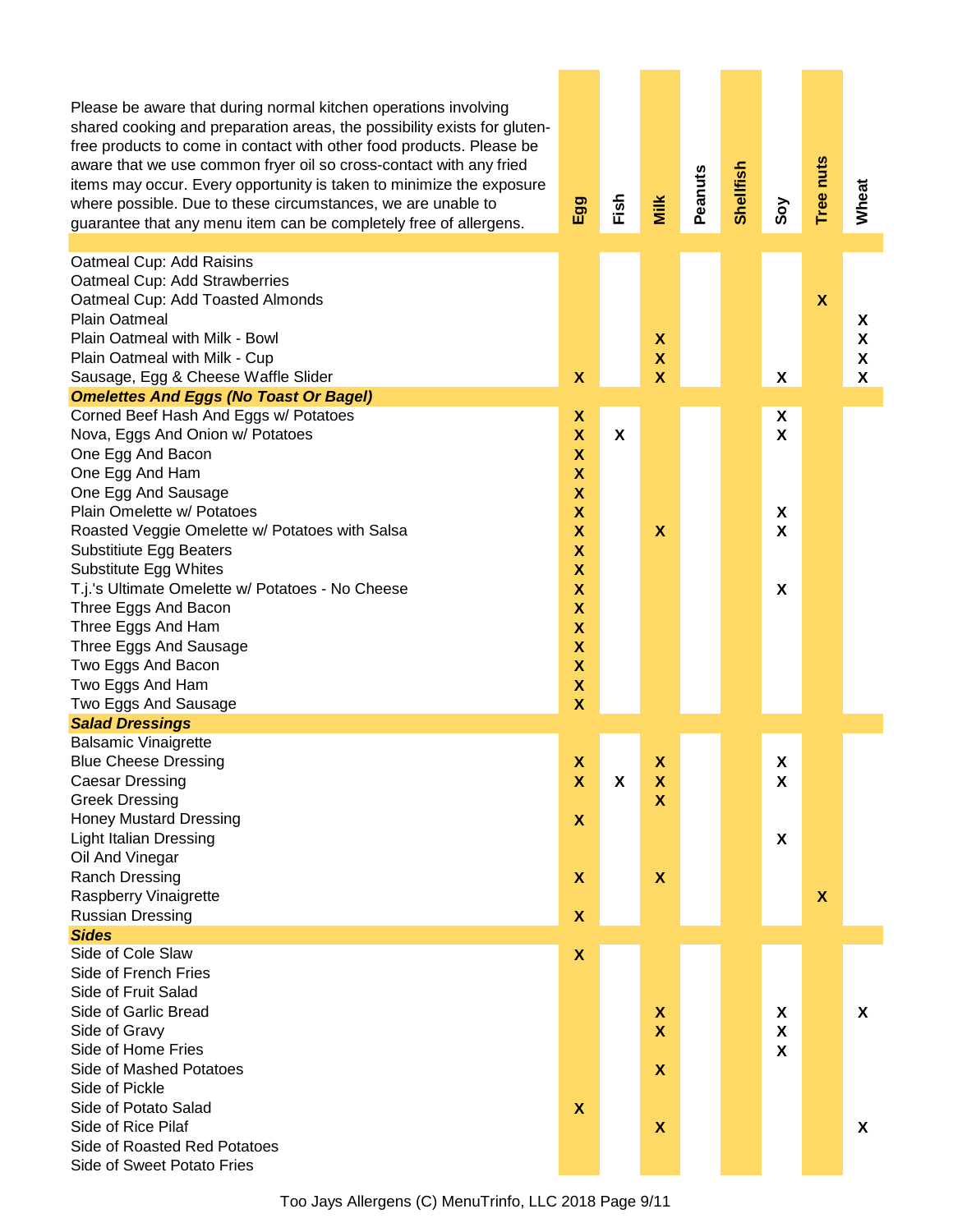| Please be aware that during normal kitchen operations involving<br>shared cooking and preparation areas, the possibility exists for gluten-<br>free products to come in contact with other food products. Please be<br>aware that we use common fryer oil so cross-contact with any fried<br>items may occur. Every opportunity is taken to minimize the exposure<br>where possible. Due to these circumstances, we are unable to<br>guarantee that any menu item can be completely free of allergens.                                                                                                                                                                                                                                                                                                                                                                                                                                                                   | Egg                                                                                                                                                                                                               | Fish                           | Milk                                                                                                                                                                                                                                                                                                                                                                   | Peanuts | Shellfish                 | Soy                                                                                                                                                                            | Tree nuts                                                                  | Wheat                                                          |
|--------------------------------------------------------------------------------------------------------------------------------------------------------------------------------------------------------------------------------------------------------------------------------------------------------------------------------------------------------------------------------------------------------------------------------------------------------------------------------------------------------------------------------------------------------------------------------------------------------------------------------------------------------------------------------------------------------------------------------------------------------------------------------------------------------------------------------------------------------------------------------------------------------------------------------------------------------------------------|-------------------------------------------------------------------------------------------------------------------------------------------------------------------------------------------------------------------|--------------------------------|------------------------------------------------------------------------------------------------------------------------------------------------------------------------------------------------------------------------------------------------------------------------------------------------------------------------------------------------------------------------|---------|---------------------------|--------------------------------------------------------------------------------------------------------------------------------------------------------------------------------|----------------------------------------------------------------------------|----------------------------------------------------------------|
| <b>Signature Benedicts</b><br>Corned Beef Benedict On Rye (No Sides)                                                                                                                                                                                                                                                                                                                                                                                                                                                                                                                                                                                                                                                                                                                                                                                                                                                                                                     |                                                                                                                                                                                                                   |                                | X                                                                                                                                                                                                                                                                                                                                                                      |         |                           | X                                                                                                                                                                              |                                                                            |                                                                |
| Nova Salmon Benedict On Rye (No Sides)<br>Pastrami Benedict On Rye (No Sides)<br>Toojay's Benedict On Rye (No Sides)<br><b>Signature Cakes</b>                                                                                                                                                                                                                                                                                                                                                                                                                                                                                                                                                                                                                                                                                                                                                                                                                           | X<br>$\overline{\mathsf{X}}$<br>$\boldsymbol{\mathsf{X}}$<br>X                                                                                                                                                    | X                              | $\overline{\mathsf{X}}$<br>$\boldsymbol{\mathsf{X}}$<br>$\boldsymbol{\mathsf{X}}$                                                                                                                                                                                                                                                                                      |         |                           | $\boldsymbol{\mathsf{X}}$<br>X<br>X                                                                                                                                            |                                                                            | X<br>X<br>X<br>X                                               |
| Banana Dream                                                                                                                                                                                                                                                                                                                                                                                                                                                                                                                                                                                                                                                                                                                                                                                                                                                                                                                                                             | X                                                                                                                                                                                                                 |                                | X                                                                                                                                                                                                                                                                                                                                                                      |         |                           | X                                                                                                                                                                              | X                                                                          | X                                                              |
| <b>Carrot Cake</b><br>Cheesecake<br>Chocolate Layer Cake<br>Coconut Cake<br>Key Lime Pie<br><b>Killer Cake</b><br><b>Strawberry Cheesecake</b>                                                                                                                                                                                                                                                                                                                                                                                                                                                                                                                                                                                                                                                                                                                                                                                                                           | $\boldsymbol{\mathsf{X}}$<br>X<br>X<br>X<br>$\boldsymbol{\mathsf{X}}$<br>$\boldsymbol{\mathsf{X}}$<br>X                                                                                                           |                                | X<br>X<br>X<br>X<br>$\boldsymbol{\mathsf{X}}$<br>$\pmb{\mathsf{X}}$<br>$\overline{\mathbf{X}}$                                                                                                                                                                                                                                                                         |         |                           | $\boldsymbol{\mathsf{X}}$<br>X<br>X<br>X<br>$\pmb{\mathsf{X}}$<br>$\pmb{\chi}$<br>X                                                                                            | $\boldsymbol{\mathsf{x}}$<br>X<br>$\mathbf x$<br>$\boldsymbol{\mathsf{x}}$ | X<br>X<br>X<br>X<br>$\boldsymbol{\mathsf{X}}$<br>X<br>X        |
| <b>Soups</b>                                                                                                                                                                                                                                                                                                                                                                                                                                                                                                                                                                                                                                                                                                                                                                                                                                                                                                                                                             |                                                                                                                                                                                                                   |                                |                                                                                                                                                                                                                                                                                                                                                                        |         |                           |                                                                                                                                                                                |                                                                            |                                                                |
| Beef Cabbage Soup - Bowl (No Crackers)<br>Beef Cabbage Soup - Cup (No Crackers)<br>Beef Vegetable Soup - Bowl (No Crackers)<br>Beef Vegetable Soup - Cup (No Crackers)<br>Black Bean Soup - Bowl (No Crackers)<br>Black Bean Soup - Cup (No Crackers)<br>Broccoli Cheddar Soup - Bowl (No Crackers)<br>Broccoli Cheddar Soup - Cup (No Crackers)<br>Chicken Noodle Soup - Bowl (No Crackers)<br>Chicken Noodle Soup - Cup (No Crackers)<br>Crock of French Onion Soup (Includes French Bread & Cheeses)<br>Matzo Ball Soup - Bowl (No Crackers)<br>Matzo Ball Soup - Cup (No Crackers)<br>Mushroom Barley Soup - Bowl (No Crackers)<br>Mushroom Barley Soup - Cup (No Crackers)<br>Split Pea Soup - Bowl (No Crackers)<br>Split Pea Soup - Cup (No Crackers)<br>Tomato Dill Soup - Bowl (No Crackers)<br>Tomato Dill Soup - Cup (No Crackers)<br>Vegetable Barley Soup - Bowl (No Crackers)<br>Vegetable Barley Soup - Cup (No Crackers)<br><b>Specialty Deli Salads</b> | X<br>$\boldsymbol{\mathsf{x}}$<br>X<br>X                                                                                                                                                                          | X<br>$\boldsymbol{\mathsf{X}}$ | $\pmb{\mathsf{X}}$<br>$\boldsymbol{\mathsf{X}}$<br>$\boldsymbol{\mathsf{X}}$<br>$\boldsymbol{\mathsf{X}}$<br>$\boldsymbol{\mathsf{X}}$<br>X<br>X<br>X<br>X<br>X<br>X<br>$\boldsymbol{\mathsf{X}}$<br>X<br>$\boldsymbol{\mathsf{X}}$<br>$\pmb{\mathsf{X}}$<br>$\boldsymbol{\mathsf{X}}$<br>$\boldsymbol{\mathsf{X}}$<br>$\pmb{\mathsf{X}}$<br>$\boldsymbol{\mathsf{X}}$ |         |                           | X<br>$\pmb{\chi}$<br>$\pmb{\mathsf{X}}$<br>$\pmb{\chi}$<br>$\pmb{\mathsf{X}}$<br>X<br>X<br>X<br>$\pmb{\chi}$<br>$\pmb{\chi}$<br>$\pmb{\chi}$<br>X<br>$\boldsymbol{\mathsf{X}}$ |                                                                            | X<br>X<br>X<br>X<br>X<br>X<br>X<br>X<br>X<br>X<br>$\mathsf{x}$ |
| California Fruit Salad<br>Chopped Chicken Liver<br>Dill Chicken Salad<br>Egg Salad Platter<br>Mediterranean Health Trio<br><b>Shrimp Salad Platter</b><br><b>Smoked Whitefish Salad Platter</b><br>Stuffed Tomato - Dill Chicken Salad<br>Stuffed Tomato - Egg Salad<br>Stuffed Tomato - Traditional Chicken Salad<br>Stuffed Tomato - Tuna Salad                                                                                                                                                                                                                                                                                                                                                                                                                                                                                                                                                                                                                        | X<br>$\boldsymbol{\mathsf{x}}$<br>$\boldsymbol{\mathsf{x}}$<br>X<br>$\boldsymbol{\mathsf{x}}$<br>$\boldsymbol{\mathsf{x}}$<br>$\boldsymbol{\mathsf{X}}$<br>$\boldsymbol{\mathsf{X}}$<br>$\boldsymbol{\mathsf{X}}$ | X<br>X<br>X<br>X               | $\pmb{\mathsf{X}}$<br>$\boldsymbol{\mathsf{x}}$<br>$\boldsymbol{\mathsf{x}}$<br>$\boldsymbol{\mathsf{X}}$                                                                                                                                                                                                                                                              |         | $\boldsymbol{\mathsf{X}}$ | X<br>X<br>X<br>X<br>X<br>$\pmb{\mathsf{X}}$<br>$\pmb{\chi}$<br>$\pmb{\mathsf{X}}$<br>$\pmb{\mathsf{X}}$<br>$\pmb{\mathsf{X}}$                                                  | $\boldsymbol{\mathsf{x}}$                                                  | X<br>X<br>X<br>X<br>X<br>X<br>X<br>X<br>X<br>X                 |

Too Jays Allergens (C) MenuTrinfo, LLC 2018 Page 10/11